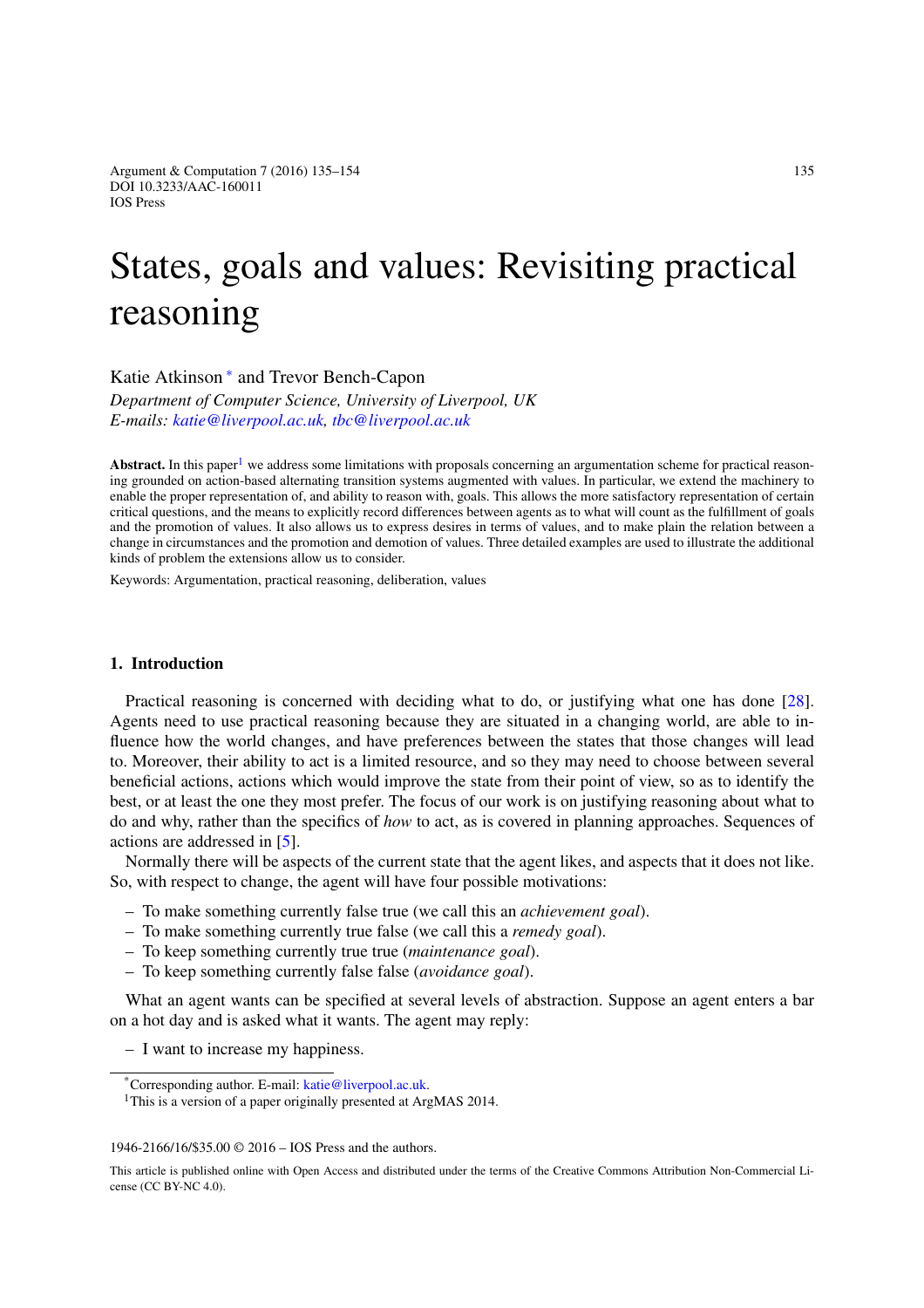- I want to slake my thirst.
- I want a pint of lager.

The first reply relates to something which is almost always true, and for the sake of which other things are done. Normally there will be several things that can meet this objective. The second is a specific way of increasing happiness in the particular current situation: it is a remedy goal. There is an element of the current situation the rectification of which would increase the happiness of the agent. Again there are several ways of bringing this about. Finally the third reply identifies a specific way of remedying the situation: the agent selected a lager in preference to water, juice, etc. It is a specific condition under which the goal will be satisfied. Previous work such as [\[4](#page-17-1)] has used *values*, *goals* and *circumstances* to refer to these three levels of abstraction. In [\[4\]](#page-17-1) these levels are related to motivate or justify a choice by instantiating the following argument scheme:

PRAS In the current circumstances *R*, I should perform action *A*, to bring about new circumstances *S*, which will achieve goal G and promote value *V*.

According to PRAS, *A* is an action that is performed to achieve some new situation. That situation will contain certain desirable aspects (the goal) which will promote a value (the reason why these aspects are currently desirable). In the above example: As I am in a bar and I am thirsty, I should drink a pint of lager which will slake my thirst and make me happier. Note that the same goal may promote several values in different circumstances: in a more extreme situation slaking thirst may be necessary for survival rather than happiness (although in such a case water may be a better choice). Similarly the same action may be used to achieve a variety of goals: lager may be drunk simply for pleasure, or even to get intoxicated, as well as slaking thirst. This version of the scheme has in mind achievement and remedy goals: often a similar negative version of the scheme is also used, to justify actions which avoid the demotion of a value, and so realise maintenance and avoidance goals (though previous work has not explicitly labelled goals as such).

This argument scheme, and a number of ways of challenging arguments made using it (so-called *critical questions*), was formalised in [\[4](#page-17-1)] using Action-based Alternating Transition Systems (AATS) [\[35](#page-19-0)]. That account had, however, a number of limitations. In this paper we will consider how some of these limitations can be addressed to give a richer account of practical reasoning.

Section [2](#page-1-0) will give the basis of the formalisation in [\[4\]](#page-17-1). Section [3](#page-3-0) will describe the limitations of the scheme proposed in [\[4](#page-17-1)]. Section [4](#page-4-0) will extend the formalisation to enable some of these limitations to be addressed, and relate this to some other previous work in the literature. Section [5](#page-8-0) will address the limitations with the new machinery, and illustrate the points with three detailed examples. Section [6](#page-16-0) will offer some discussion and conclusions.

# <span id="page-1-0"></span>**2. AATS with values**

AATSs were originally presented in [\[35\]](#page-19-0) as semantical structures for modelling game-like, dynamic, multi-agent systems in which the agents can perform actions in order to modify and attempt to control the system in some way. These structures are thus well suited to serve as the basis for the representation of arguments about which action to take in situations where the outcome may be affected by the actions of other agents. First we recapitulate the definition of the components of an AATS given in [\[35\]](#page-19-0).

**Definition 1** (AATS). An *Action-based Alternating Transition System* (AATS) is an  $(n + 7)$ -tuple  $S =$  $\langle Q, q_0, Ag, Ac_1, \ldots, Ac_n, \rho, \tau, \Phi, \pi \rangle$ , where: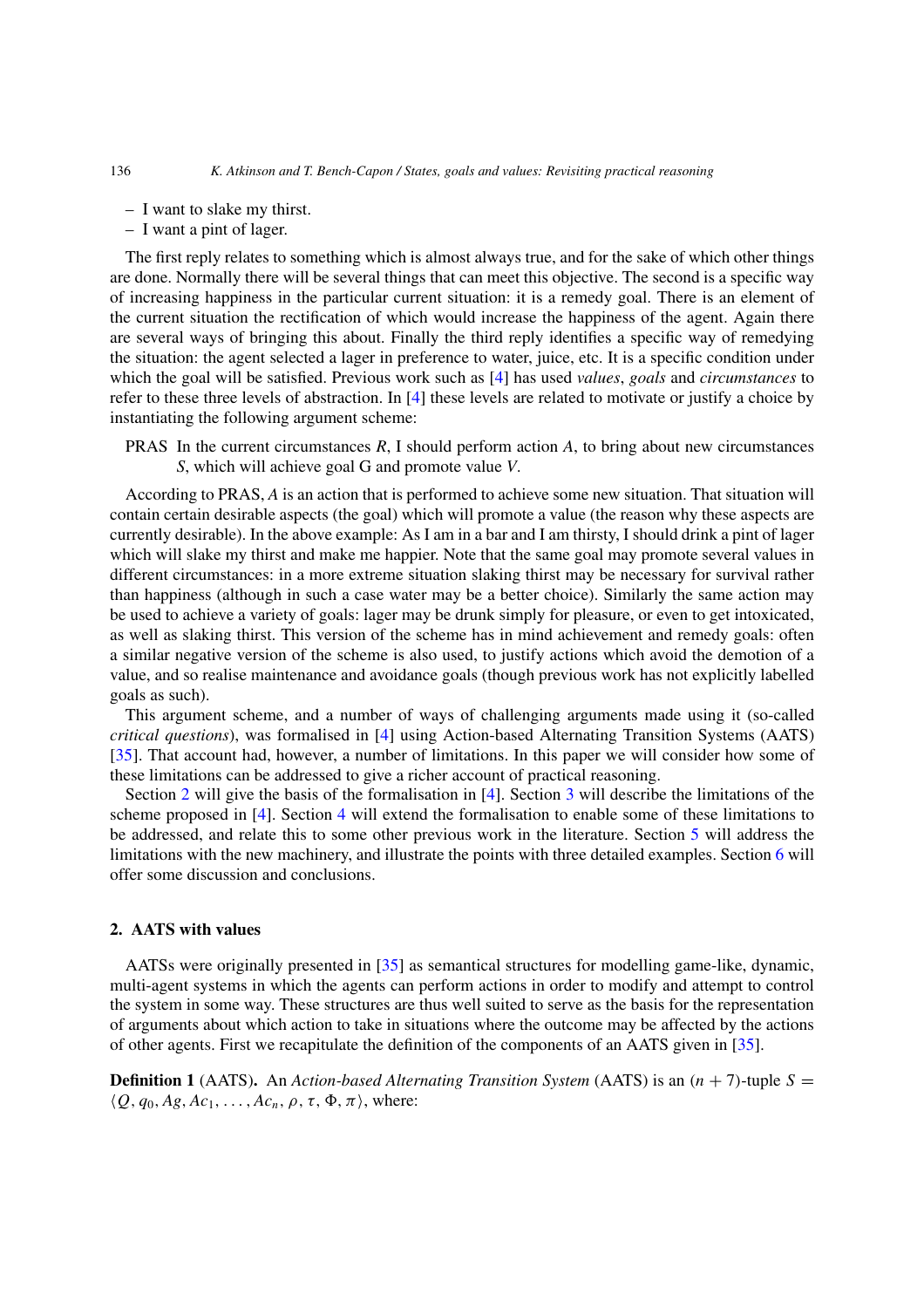- *Q* is a finite, non-empty set of *states*;
- $− q_0 ∈ Q$  is the *initial state*;
- $Ag = \{1, \ldots, n\}$  is a finite, non-empty set of *agents*;
- *Ac<sup>i</sup>* is a finite, non-empty set of actions, for each *ag<sup>i</sup>* ∈ *Ag* where *Ac<sup>i</sup>* ∩*Ac<sup>j</sup>* = ∅ for all *ag<sup>i</sup>* = *ag<sup>j</sup>* ∈ *Ag*;
- *ρ* : *Acag* → 2*<sup>Q</sup>* is an *action pre-condition function*, which for each action *α* ∈ *Acag* defines the set of states  $\rho(\alpha)$  from which  $\alpha$  may be executed;
- $-\tau$ :  $Q \times J_{Ag} \rightarrow Q$  is a partial *system transition function*, which defines the state  $\tau(q, j)$  that would result by the performance of *j* from state *q*. This function is partial as not all joint actions are possible in all states;
- is a finite, non-empty set of *atomic propositions*; and
- $-\pi$ :  $Q \rightarrow 2^{\Phi}$  is an interpretation function, which gives the set of primitive propositions satisfied in each state: if  $p \in \pi(q)$ , then this means that the propositional variable p is satisfied (equivalently, true) in state *q*.

Where *JAg* is the joint actions of the set of agents *Ag*. AATSs are particularly concerned with the joint actions of the set of agents  $Ag. j<sub>Ag</sub>$  is the joint action of the set of *n* agents that make up  $Ag$ , and is a tuple  $\langle \alpha_1, \ldots, \alpha_n \rangle$ , where for each  $\alpha_j$  (where  $j \leq n$ ) there is some  $a g_i \in Ag$  such that  $\alpha_j \in Ac_i$ . Moreover, there are no two different actions  $\alpha_j$  and  $\alpha_{j'}$  in  $j_{Ag}$  that belong to the same  $Ac_i$ . The set of all joint actions for the set of agents *Ag* is denoted by  $J_{Ag}$ , so  $J_{Ag} = \prod_{i \in Ag} Ac_i$ . Given an element *j* of  $J_{Ag}$  and an agent  $ag_i \in Ag$ ,  $ag_i$ 's action in *j* is denoted by  $j^i$ . This definition was extended in [\[4](#page-17-1)] to allow the transitions to be labelled with the values they promote.

**Definition 2** ( $AATS+V$ ). Given an AATS, an  $AATS+V$  is defined by adding two additional elements as follows:

- *V* is a finite, non-empty set of values.
- $\delta : Q \times Q \times V \to \{+, -, =\}$  is a *valuation function* which defines the status (promoted (+), demoted (−) or neutral (=)) of a value  $v_u$  ∈ *V* ascribed to the transition between two states:  $\delta(q_x, q_y, v_u)$ labels the transition between  $q_x$  and  $q_y$  with one of  $\{+, -, =\}$  with respect to the value  $v_u \in V$ .

An *Action-based Alternating Transition System with Values* (AATS+V) is thus defined as a *(n* + 9*)* tuple  $S = \langle Q, q_0, Ag, Ac_1, \ldots, Ac_n, \rho, \tau, \Phi, \pi, V, \delta \rangle$ . The value may be ascribed on the basis of the source and target states, or in virtue of an action in the joint action, where that action has intrinsic value. PRAS can now be expressed using this formalism.

# **Definition 3** (PRAS)**.**

In the initial state  $q_0 = q_x \in Q$ , Agent *i* ∈ *Ag* should participate in joint action  $j_n$  ∈  $J_{Ag}$ where  $j_n^i = \alpha_i$ , and  $\tau(q_x, j_n)$  is  $q_y$ , and  $p_a \in \pi(q_y)$  and  $p_a \notin \pi(q_x)$ , or  $p_a \notin \pi(q_y)$  and  $p_a \in \pi(q_x)$ , and for some  $v_u \in V$ ,  $\delta(q_x, q_y, v_u)$  is  $+$ .

In [\[4\]](#page-17-1), seventeen potential ways to attack arguments made by instantiating PRAS were identified: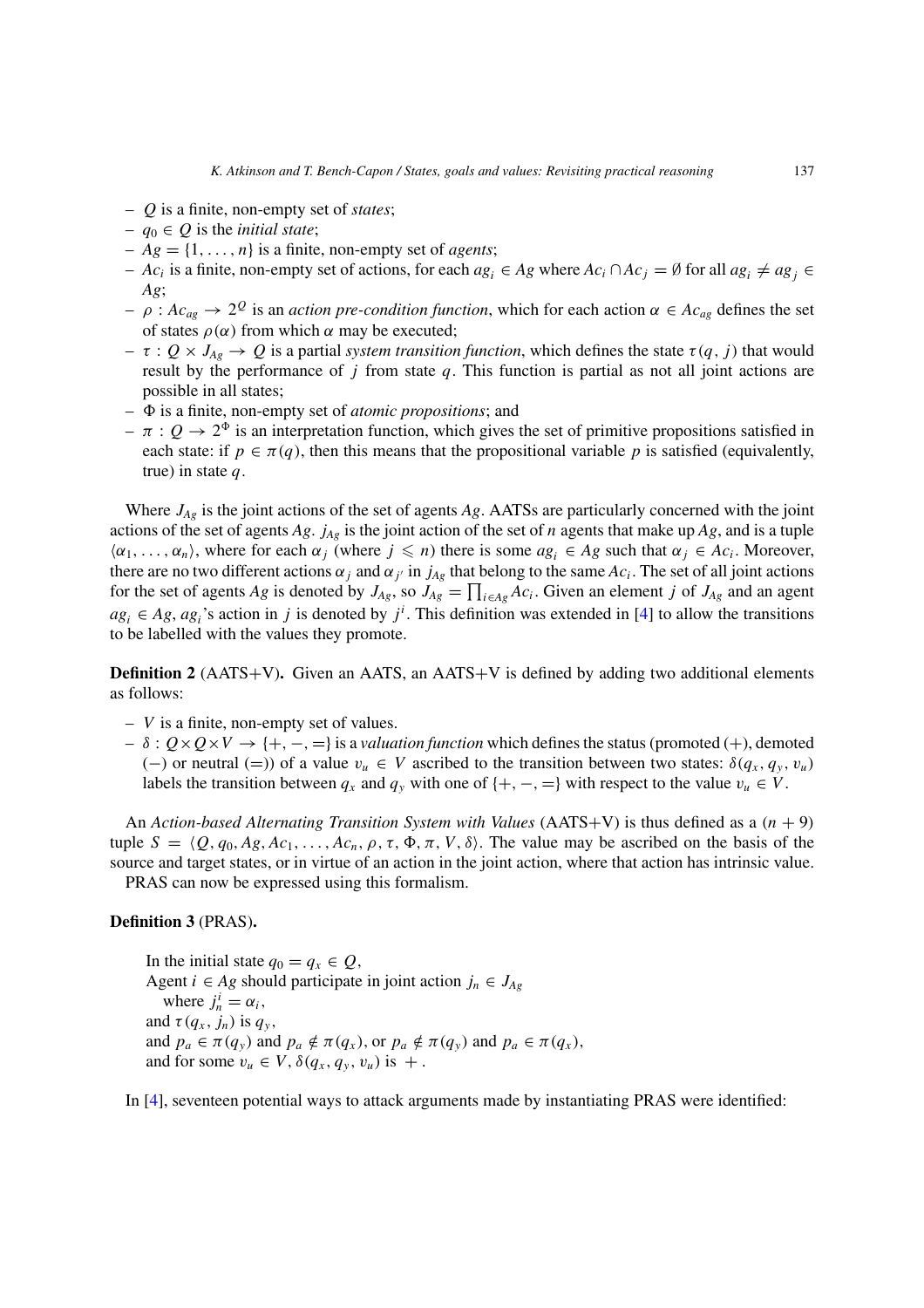## 138 *K. Atkinson and T. Bench-Capon / States, goals and values: Revisiting practical reasoning*

- CQ1: Are the believed circumstances true?
- CQ2: Assuming the circumstances, does the action have the stated consequences?
- CQ3: Assuming the circumstances and that the action has the stated consequences, will the action bring about the desired goal?
- CQ4: Does the goal realise the value stated?
- CQ5: Are there alternative ways of realising the same consequences?
- CQ6: Are there alternative ways of realising the same goal?
- CQ7: Are there alternative ways of promoting the same value?
- CQ8: Does doing the action have a side effect which demotes the value?
- CQ9: Does doing the action have a side effect which demotes some other value?
- CQ10: Does doing the action promote some other value?
- CQ11: Does doing the action preclude some other action which would promote some other value?
- CQ12: Are the circumstances as described possible?
- CQ13: Is the action possible?
- CQ14: Are the consequences as described possible?
- CQ15: Can the desired goal be realised?
- CQ16: Is the value indeed a legitimate value?
- CQ17: Is the other agent guaranteed to execute its part of the desired joint action?

These critical questions were divided into three groups, each appropriate to a different stage in the reasoning:

- *problem formulation*: deciding what the propositions and values relevant to the particular situation are, and constructing the AATS. There are eight such CQs: CQs 2–4 and CQs 12–16.
- *epistemic reasoning*: determining the initial state in the structure formed at the previous stage. There are two such CQs: CQ1 and CQ17.
- *choice of action*: developing the appropriate arguments and counter arguments, in terms of instantiations of the argument scheme and critical questions, and determining the status of the arguments with respect to other arguments and the value orderings. These are the remaining seven CQs, CQs 5–11.

## <span id="page-3-0"></span>**3. Limitations of PRAS**

PRAS has been used in a variety of contexts, including simple puzzle solving (e.g. [\[4](#page-17-1)]), law (e.g.  $[9,33]$  $[9,33]$ ), medicine (e.g.  $[6]$ ) and e-participation (e.g.  $[11]$ ). It has also formed the starting point for the extensive investigation of reasoning with values in the work of van der Weide and his colleagues (e.g. [\[31](#page-18-5)]). None the less PRAS as formalised in [\[4\]](#page-17-1) has some distinct limitations, including the treatment of goals, consideration of the effect of actions only on the next state, and the fact that many differences between agents are implicit in the formulation of the AATS. Perhaps the most important of these is the absence of a proper notion of goal from the AATS, and the consequent inability to explain the promotion of values in terms of goals. Problems relating to look ahead were considered in [\[5\]](#page-17-0).

Whereas the informal version of the scheme links future circumstances, goals and values, the formal version does not, in that there is no clean separation of circumstances and goals. Goals even disappear altogether in some applications (e.g. [\[36](#page-19-1)]). Also in the formalisation of [\[4](#page-17-1)] values are simply labels on transitions, without any justification in terms of the change in circumstances resulting from the new state.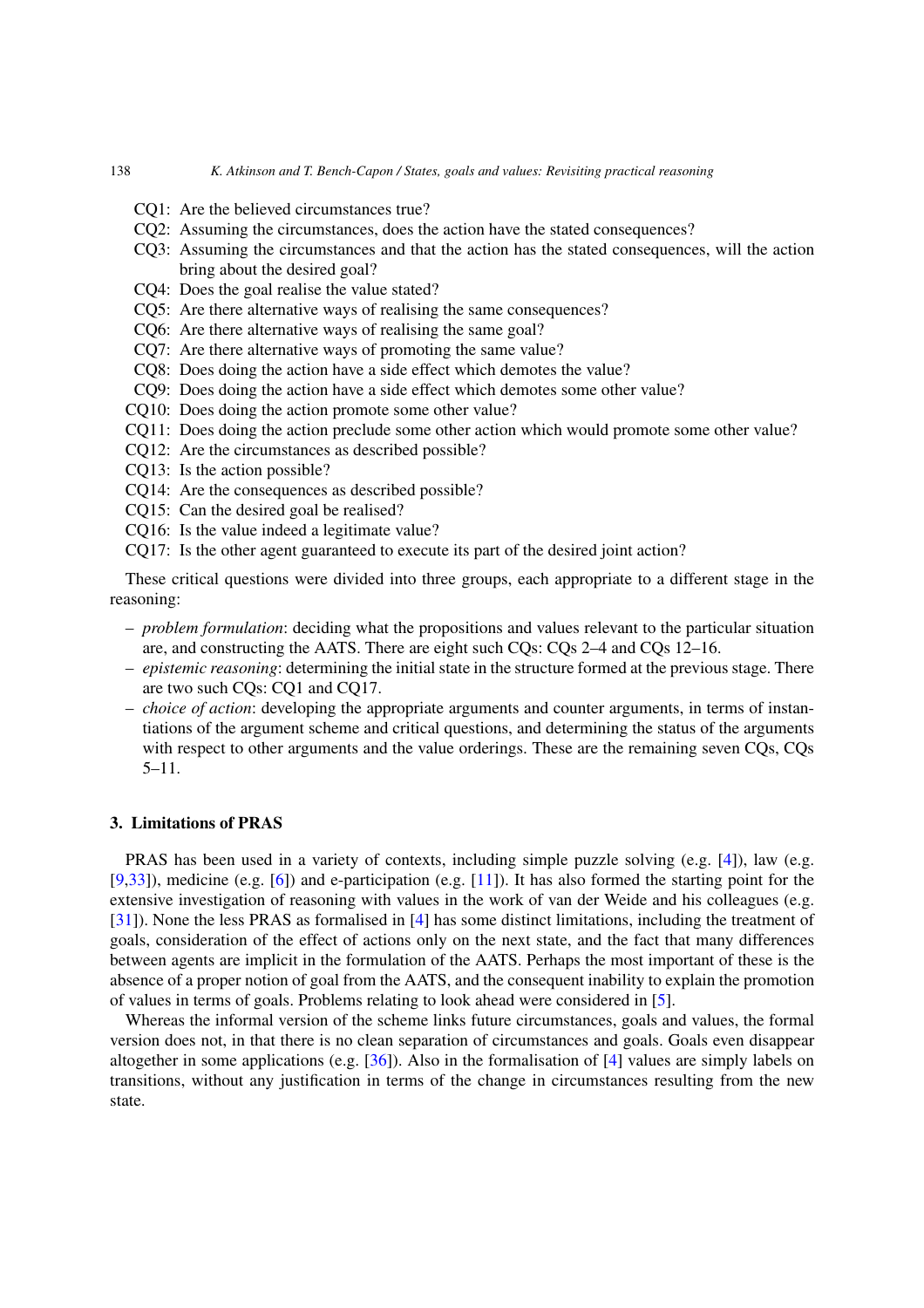The problem with goals in the AATS is that states can only be described as assignments to the set of atomic propositions,  $\Phi$ . This means that a goal can be no more than a subset of assignments to elements of  $\Phi$ . Thus a goal can be satisfied in only one way, whereas the original intention was that a goal could potentially be satisfied in a variety of ways. Also, given the state, the conjunction specifying the goal is unarguably true or false, removing the possibility of arguing as to whether the goal is satisfied in a given state, and so losing much of the point of considering goals.

Four of the critical questions, CQ3, CQ4, CQ6 and CQ15 concern goals, and so the absence of goals from the AATS formalisation of [\[4](#page-17-1)] does not allow these to be properly expressed, goals there being treated only as subsets of  $\Phi$ . And in relation to the values promoted by realising goals, in [\[4\]](#page-17-1) differences in value promotion were considered to be expressed by different agents having different AATSs, without any explanation of the differences, or how they might be represented. This is a further limitation we will address in this paper.

Aside from the issues with goals described above, there is also the limitation of there being only a single step of look ahead. This means that actions performed in order to enable particular things to happen, or prevent things from happening, in the future, cannot be justified cleanly with PRAS. This limitation was addressed in [\[5](#page-17-0)]. The remainder of this paper is concerned with providing a means to specify goals, and link them to values, which will allow the proper expression of the critical questions mentioned above. In the next section we start to tackle this by extending the AATS formalism.

# <span id="page-4-0"></span>**4. Extending the formalism**

To allow us to express goals as more than simple assignments to atomic propositions in  $\Phi$ , we introduce a set of intensional definitions,  $\Theta$ , which can be regarded as a set of clauses, as defined below.

**Definition 4** (Clauses). Let  $\Theta$  be a set of clauses of the form *head*  $\leftarrow$  *body*, where head is a *defined term*, and body is a conjunction of literals, each of which is either a defined term, or an atomic proposition  $\phi \in \Phi$ , or a negation of one of these terms.  $\Theta \cup \pi(q)$  will form a logic program for state *q*.

**Definition 5** (Defined terms). Let *DT* be a set of defined terms such that a term  $dt \in DT$  will hold in *q* if and only if it can be shown from the logic program for *q*, i.e.  $\Theta \cup \pi(q) \implies dt$  (using negation as failure).

**Definition 6** (Goals). A goal of an agent  $Ag$  in a state  $q$  is a defined term, an atomic proposition, the negation of an atomic proposition or a conjunction formed from these terms. If  is the set of potential goals, any  $\gamma \in \Gamma$  will be an appropriate query to the logic program. If  $\Theta \cup \pi(q) \Longrightarrow \gamma$  is true we say that  $\gamma_q$  holds, otherwise we say that  $\gamma_q$  does not hold.

As we saw in Section [1,](#page-0-2) goals require us to consider two states: the current state  $q_c$  and a target state  $q_t$ . Thus

- 1. If  $\gamma$  is an *achievement* goal for *Ag* in  $q_c$  which will be realised by moving to  $q_t$ , then  $\gamma_{q_c}$  does not hold and  $\gamma_{q_t}$  does.
- 2. If  $\gamma$  is a *remedy* goal for *Ag* in  $q_c$  which will be realised by moving to  $q_t$ , then  $\gamma_{q_c}$  holds and  $\gamma_{q_t}$ does not.
- 3. If  $\gamma$  is a *maintenance* goal for *Ag* in  $q_c$  which will be realised by moving to  $q_t$ , then both  $\gamma_{q_c}$  and  $\gamma_{q_t}$  hold.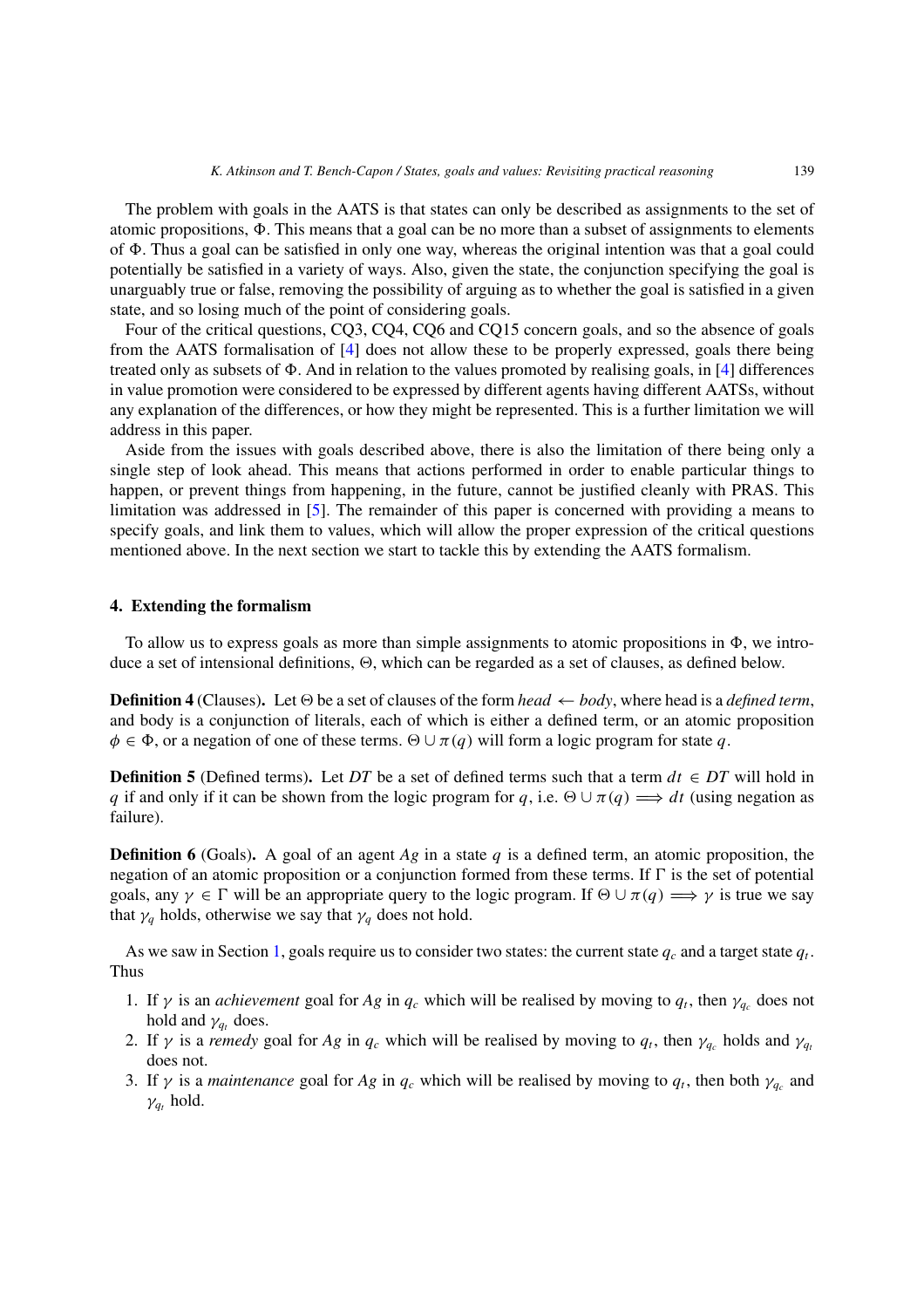#### 140 *K. Atkinson and T. Bench-Capon / States, goals and values: Revisiting practical reasoning*

4. If  $\gamma$  is an *avoidance* goal for Ag in  $q_c$  which will be realised by moving to  $q_t$ , then both  $\gamma_{q_c}$  and  $\gamma_{q_t}$ do not hold.

The above can form the basis of necessary conditions for  $\gamma$  to be a goal for *Ag* in  $q_c$ , but of course there will be many things which are false in  $q_c$  and true in some  $q_t$  which  $Ag$  can attempt to reach from  $q_c$ . We might, of course, simply provide the agent with a set of goals  $\Gamma_{Ag} \subseteq \Gamma$ , and determine whether these are achievement, remedy or maintenance goals for *Ag* in a particular *q*. But this would lead to problems: *Ag* may have the goal to visit New Orleans, but *Ag* may well not want to live there. To express this, once the goal of being in New Orleans has been achieved and maintained long enough it would need to be removed from  $\Gamma_{Ag}$ , unless and until the desire returns. This approach would, however, fail to account for the role of values and the explicit reasons that they provide for justifying why a goal is desirable in a particular situation, while the very same state may be undesirable in others.

Therefore what we need to do is to link goals to values. Recall that in the formalism of [\[4\]](#page-17-1), values are used to label transitions between states. Recall also the *δ* function which returns one of {+*,* =*,* −} for a pair of states (current and target) and a value. Let us replace the *δ* function with a logic program  as described below.

**Definition 7** (Goals and value promotion). Let  $\Delta$  be a logic program with clauses of the form:

*affects(Value,CurrentState, TargetState, Sign)* if *holds(Goal,CurrentState, Boolean)* and *holds(Goal, TargetState, Boolean)* or of the form *affects(Value, State*1*, State*2*,* =*).*

Where *Value* is some  $v \in V$ , *Sign* is one of  $\{+, -\}$ , *Goal* is some  $\gamma \in \Gamma$ , CurrentState and TargetState are states  $q \in Q$  and Boolean is one of  $\{t, f\}$ .

Thus, for example, an achievement goal will be of the form  $\text{affect}(v, Qc, Qt, +)$  if  $\text{holds}(y, q_0, f)$  and *holds*( $\gamma$ ,  $q_t$ ,  $t$ ). The final clause in  $\Delta$  will be *affects*(*Value*, *State*1, *State*2, =  $\Delta$  to ensure that a transition is neutral unless stated otherwise in  $\Delta$ .

In our previous work [\[4\]](#page-17-1) we indicated that differences in value promotion were considered to be expressed by different agents having different AATSs. The set up we have presented above will make the promotion of values an objective matter, the same for all agents. If we wish to make what counts as promoting a value a subjective matter this can be done in several ways, depending on whether we wish to allow disagreement as to what counts as a value, what counts as promotion, or both. To allow agents to disagree on what counts as a value, each agent will have its own set of values,  $V_{ag} \subseteq V$ , and its own version of  $\Delta$ ,  $\Delta_{ag} \subseteq \Delta$  such that  $\delta \in \Delta_{ag}$  if and only if the value in  $\delta$  is a member of  $V_{ag}$ . Additionally, or alternatively, agents may have their own views on what promotes and demotes values. In this case  $\Delta_{a}$ will again be a subset of  $\Delta$ , but in this case each clause will need to be considered to determine whether it is acceptable to *ag*. Thus agents can disagree on what counts as a value, what counts as promoting or demoting values, or both. The notation in [\[4\]](#page-17-1) allowed for agents to disagree about what values there were and which transitions promoted them, but did not allow them to justify the transition labels. Bringing this kind of disagreement into the open, so that it can be made the subject of debate, is a highly desirable extension.

Note that we could also allow agents to have their own versions of the definitions in  $\Theta$ , so that each agent had its own program  $\Theta_{\alpha g}$ , and could then use these definitions to dispute whether a goal was realised in a particular state. We will, however, leave this out of consideration for the present.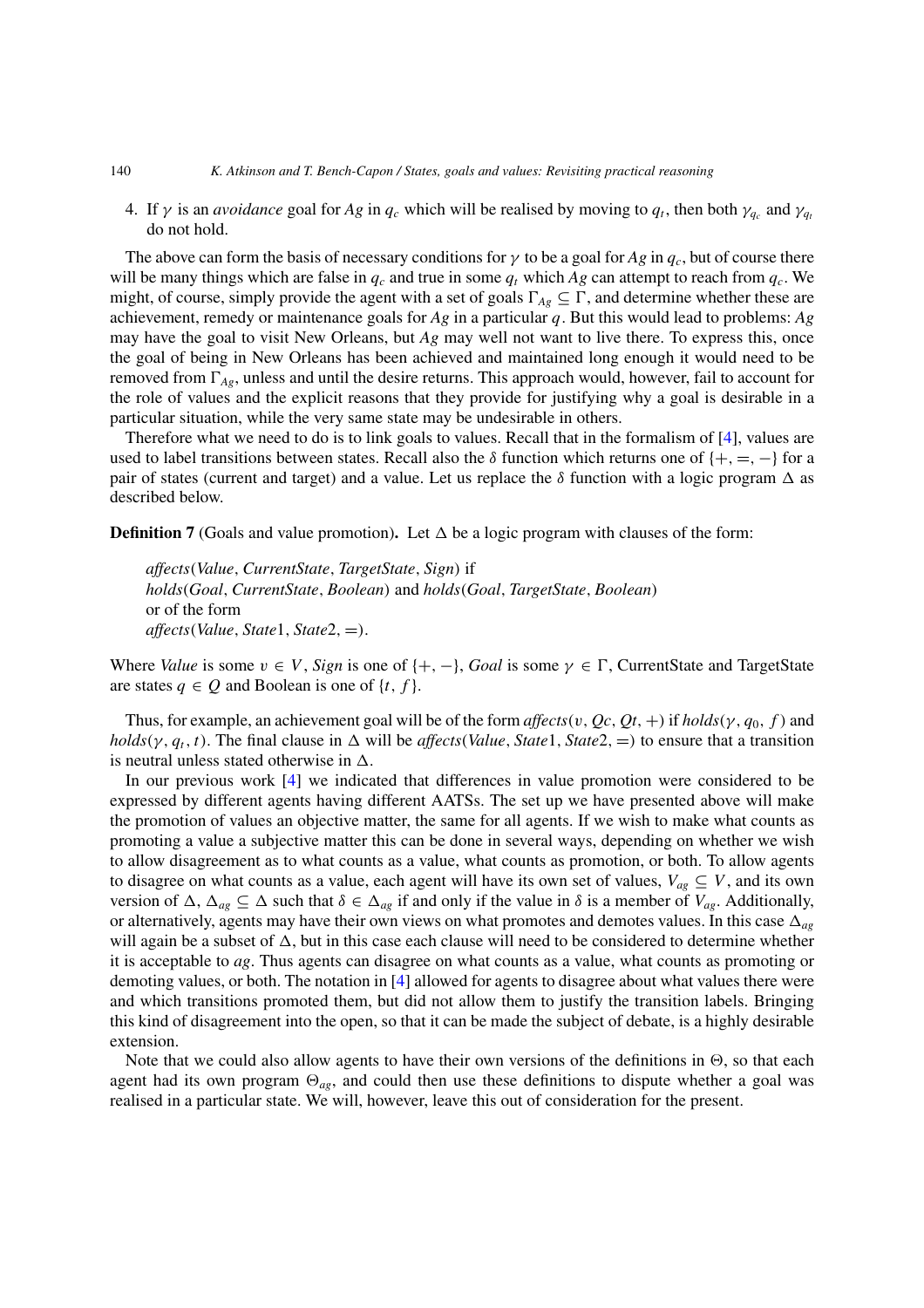#### *4.1. Relation to other work*

Now that we have spelled out the details of our approach, before we demonstrate it through application to different scenarios we compare and relate the approach to other work on practical reasoning in multiagent systems. Argumentation has been used as a basis for a number of different proposals for how to handle practical reasoning and decision-making in agent systems, for example, [\[2](#page-17-2)[,15](#page-18-6)[,18](#page-18-7)[,26](#page-18-8)[,32\]](#page-18-9). For our discussion here we compare our work with a general model for agent reasoning (the BDI model), given in textbooks such as [\[34\]](#page-19-2) and another approach [\[26\]](#page-18-8) that is specifically grounded in argumentation.

#### *4.1.1. BDI models*

One very common way of representing agents is using the Belief-Desire-Intention (BDI) Model (e.g [\[27](#page-18-10)[,34](#page-19-2)]). In this model agents have sets of beliefs and desires and commit to particular desires according to their current circumstances, so that these desires become intentions, which they then attempt to realise. Typically desires are filtered into candidate intentions, those that the agent can currently accomplish, and the intentions are selected from these. For simplicity we will assume here that an agent must select one and only one candidate as its intention.<sup>[2](#page-6-0)</sup>

In our model we justify desires, which are particular states of affairs, and which apply in some states and not in others, by using values, which are persistent aims and aspirations. The beliefs of an agent are given by the state in which an agent believes itself to be in (i.e.  $q_0$ ), and what can be derived from the facts corresponding to that state using  $\Theta$ . Now the candidate intentions are formed by considering the actions possible in  $q_0$ , using  $\tau$  to determine the states reached by performing these actions, and then using  $\Theta \cup \pi(q_0) \cup \Delta_{Ag}$  to determine which of these will realise a goal which promotes a value, and so form the basis of an instantiation of PRAS. Reasons against these candidate actions can then be found by considering attacks based on the critical questions specified in [\[4](#page-17-1)]. These candidates can then be filtered by evaluating them according to the particular value preferences of the agent, as in [\[4](#page-17-1)], using the methods of Value Based Argumentation [\[8](#page-18-11)]. This evaluation will require the agent to express preferences amongst values, so that  $V_{ag}$  is ordered according to a preference relation  $\succ_{ag}$ . The result will be an action chosen by the agent, according to its particular beliefs (given by which state it considers to be  $q_0$ ), the goals applicable in that state according to  $\Theta$ , its values,  $V_{ae}$ , what it considers to promote and demote those values, as given by its version of  $\Delta$ , and its preferences given by  $\succ_{ag}$ . We are thus able to reproduce the mechanisms of BDI while ascribing to the agent a set of values and preferences, rather than a set of desired states of affairs. We believe this to be both more transparent and more cognitively plausible. Moreover our intentions are a set of *actions* rather than states of affairs, which we regard as more in line with the ordinary use of the term 'intentions', and which reflects the fact, highlighted in [\[4](#page-17-1)], that values are promoted by transitions between states, rather than by reaching states (for example, reaching a state in which one has \$100 promotes wealth only if one has less than \$100 in the current state).

#### *4.1.2. Rahwan and amgoud*

Another approach to practical reasoning was proposed in [\[26\]](#page-18-8). Here the agents also have a set of desires,  $D$ , along with knowledge,  $K$ , and resources  $R$ . We will not consider resources separately here, as we are not going into the planning aspects of their proposal, but will simply take the availability of resources to the agent to be part of the state. In [\[26\]](#page-18-8) there is also a set of *desire generation rules* which have elements of D as heads and conjunctions formed from elements of both D and K as bodies. Desire generation rules are read as *if you believe this and you desire that, then you will also desire this*.

<span id="page-6-0"></span><sup>&</sup>lt;sup>2</sup>Here we discuss only the basic BDI systems as presented in e.g. [\[34](#page-19-2)]. There are, of course many variants on BDI (e.g. [\[12](#page-18-12)] and [\[29](#page-18-13)]), but here we can consider only the core idea.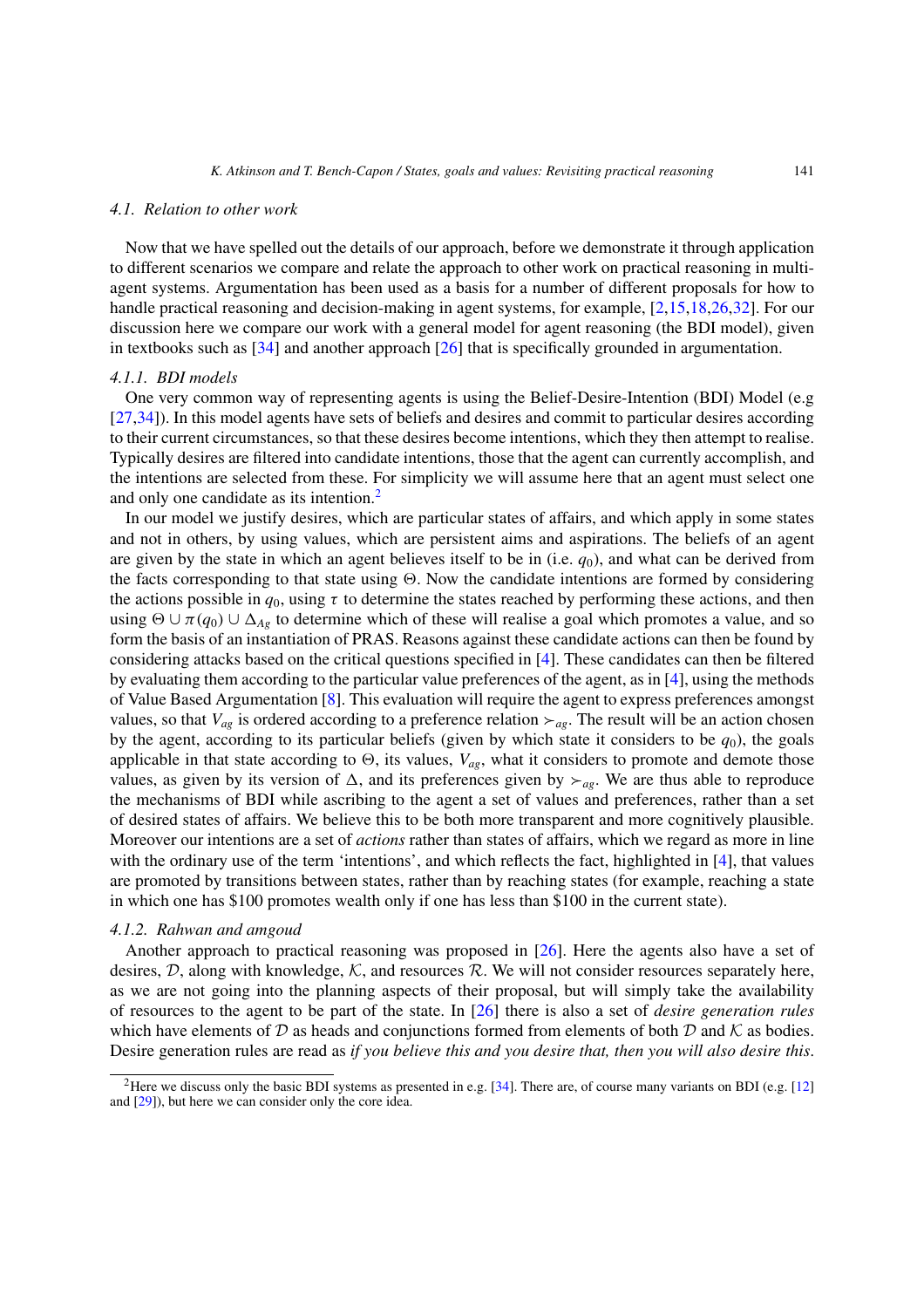Alongside this there is a set of *planning rules*, with desires as heads and bodies which comprise desires and statements that resources are available. These are to be read as *if you achieve these desires and these resources are used, then you will also achieve this other desire*.

Both desire generation rules and planning rules can be seen to have their equivalents in our framework. Given an agent with a set of values  $V_{a}$ , and a set of beliefs corresponding to state  $q_0$ , then an agent desires to perform an action if the resulting transition will serve to promote some value, which can be determined using  $\Delta_{ae}$ . Note that here the desires are actions rather than states of affairs: we regard this as a useful clarification, since in [\[26](#page-18-8)] desires behave like literals, but the examples give them names such as *attend the Sydney AI conference* and *attend the key note speech*, which suggest that they are intended to relate to actions. Planning rules are subsumed in the transitions of the AATS (see [\[5\]](#page-17-0)), with the resources effectively corresponding to preconditions returned by *ρ*. Thus we have clear correspondence to the basic components of [\[26](#page-18-8)]: the remainder of their procedure makes use of degrees of belief, worth of desires and costs of resources. These are used to choose between desires, whereas we rely on the ordering of values, so our approach diverges from [\[26\]](#page-18-8) considerably at this point. We will therefore not pursue these differences further: they relate to selecting an action, rather than identifying desires and candidate intentions.

# *4.1.3. Summary of comparison with related work*

The key feature of our approach compared with the more traditional approaches is that we have used the idea of values to justify what an agent desires in particular situations. Now desires, rather than comprising a fixed set of states of affairs which the agent wishes to achieve (perhaps, as in [\[20\]](#page-18-14), supplemented by some additional desires derived from basic desires and the current situation), are instead derived according to the nature of the agent and the particular context. This means that they can be justified by pointing towards the values promoted by moving from the existing state to a new state, rather than being unchallengeable givens for the agent.

In BDI there is often some equivocation between whether desires and intentions are states of affairs or actions: Here the relationship is clear: *a desire is that a particular state of affairs be reached using a particular transition*, and *an intention is a commitment to act so as to enable that transition to be followed*. Note that the same state of affairs may be reached by several different transitions, and the choice of action will depend on the values associated with these transitions and the individual preferences of the agent. The need for any satisfactory account to accommodate such differences is demonstrated by the degree of intercultural and intracultural variation demonstrated in empirical studies such as [\[14](#page-18-15)] and [\[16](#page-18-16)]. The mechanism developed in [\[5\]](#page-17-0) allows this to be extended to sequences of action.

We believe that the ability to give reasons for why we find particular states of affairs desirable is important: *I want it because I want it* is not a satisfactory explanation, and to justify wanting it solely in terms of what is the case is not satisfactory either. In contrast justification in terms of values says more about the nature of the agent concerned and its aspirations. Justification of values themselves, and the preferences between them, is possible, but requires an additional level of machinery as found in [\[22](#page-18-17)] and so is not in the scope of this paper. Something must be taken as given, and we feel that beginning from values rather than desires is a useful improvement and more in line with general descriptions of practical reasoning, such as those deriving from Aristotle (who is the original source of the practical syllogism). Aristotle says that:

in each art the good is that for the sake of which other things are done . . . in medicine this is health, in generalship victory: in every action and decision it is the end. ([\[25](#page-18-18)]: 1097a18-21)

and goes on to say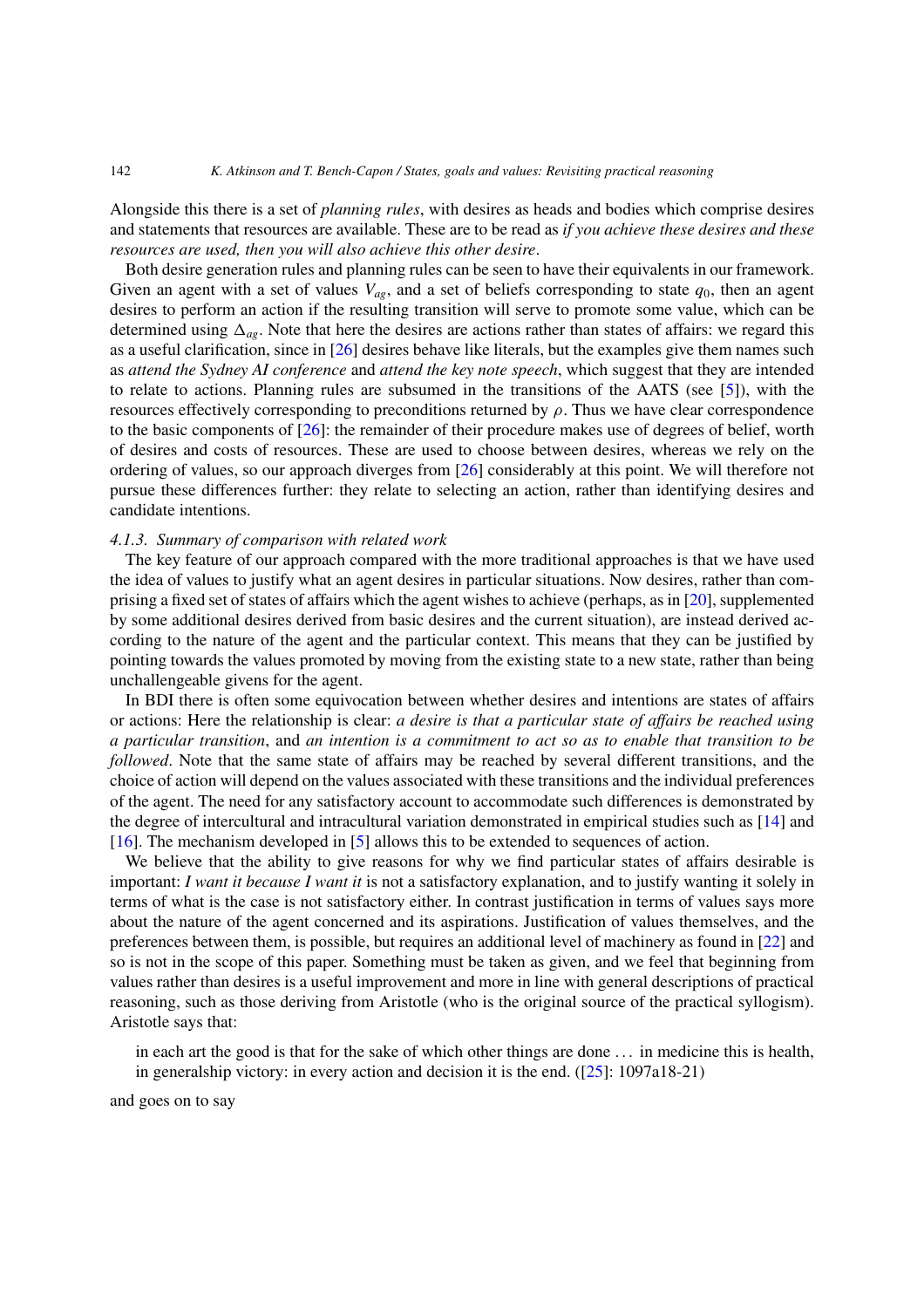Honour, pleasure, understanding and every virtue we certainly choose because of themselves, since we would choose each of them even if it had no further result ( $[25]$ : 1097a28-b5)

We believe that the values used in our approach are a better reflection of this characterisation of practical reasoning than are the desires of the BDI approach.

# <span id="page-8-0"></span>**5. Richer practical reasoning**

Returning to the exposition of our approach, we now examine how our additional machinery allows the proper expression of the critical questions relating to goals.

In our original account in [\[4](#page-17-1)] a goal was simply a particular assignment to a subset of propositions, , *Pg*. Therefore CQ3 (asking whether the action will bring about the goal) could be posed successfully if  $P_g \nsubseteq \pi(q_t)$  where  $q_t$  is the target state. Now with our new machinery we can instead use *defined terms* as well as *conjunctions* as our goal *γ*, CQ3 is successfully posed if  $\Theta \cup \pi(q_t) \neq \gamma$ . This subsumes the definition of CQ3 in [\[4\]](#page-17-1), since  $\gamma$  can still be a conjunction of elements of  $\Phi$ . The question becomes of particular relevance if we permit variations of  $\Theta$  for different agents; then they can identify differences in their underlying models. Essentially this moves the intensional definitions of  $\Theta$  from being givens implicit in the AATS to being an explicit part of the formulation of the problem, and makes them the possible subject of explicit disagreement, and hence potentially a subject for debate. Whether we will wish  $\Theta$  to express an objective or a subjective theory will depend on the application.

CQ4 disputes whether a value is promoted by a goal, and hence, whereas in [\[4\]](#page-17-1) CQ4 was a simple question of the sign returned by the  $\delta$  function, we now have the rationale of the  $\delta$  function explicitly available in the form of the logic program  $\Delta$ , and so open to challenge. Moreover since we allow agents to have their own individual programs to ascribe their values to transitions, we can see that agents may differ, so that promotion of a given value may hold under  $\Delta_{a}$ , allowing  $a g_1$  to make an argument, but not under  $\Delta_{ag_2}$ , allowing  $ag_2$  to pose CQ4. Thus, like intensionally defined goals, while previously the promotion of a value was a given, now it is an explicit part of the formulation of the problem, and can be made the possible subject of explicit disagreement, and hence potentially a subject for debate. We will almost always want to have  $\Delta$  dependent on the agent, since such value judgements, unlike definitions, normally need to allow for a subjective element.

In [\[4\]](#page-17-1), posing CQ6 merely required there be an alternative action which realised the desired conjunction of atomic propositions. Now we have extended the notion of goal to include intensionally defined goals, and we allow different agents to define these terms differently. Moreover, as we saw in Section [4,](#page-4-0) achieving the requisite state of affairs is only a necessary condition for achieving the goal. Thus while an alternative way to satisfy this condition does indeed allow CQ6 to be posed successfully, we also need to show that the required link to values is also realised, that there is some value for which *affects*(*Value*, *CurrentState*, *TargetState*,  $+$ ) can be derived using  $\Delta_{ae}$ , for the state reached by the alternative action. Thus we are able to see goals in their proper role, as providing both a link between states of affairs and a link to the values associated with the transition between them. Whereas the CQ6 of [\[4\]](#page-17-1) allowed only the first of these to be questioned, we can now challenge *both* links.

Finally, CQ16 in [\[4](#page-17-1)] concerned only whether the atomic propositions in the conjunction are co-tenable, whether they can occur in some state  $q \in Q$ . With our extended notion of goal we can also ask whether they have a definition in  $\Theta$ , and whether this definition can be satisfied in any  $q \in \mathcal{O}$ . Thus it may be that we can have a reasonable looking definition (e.g. *a regular quadrilateral such that every point on*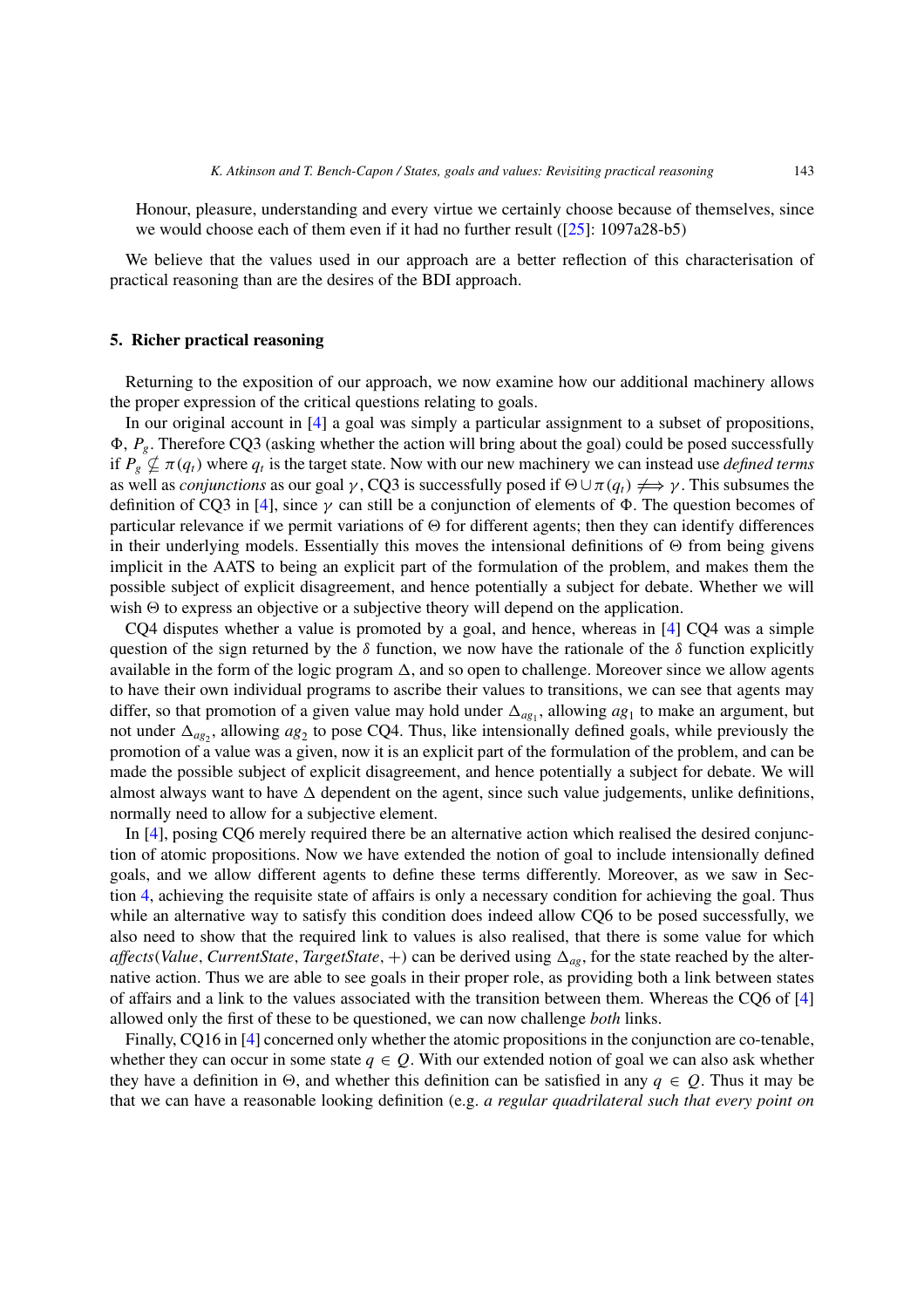*its circumference is equidistant from a central point*), but still deny that the goal is possible since there is no state in which the goal (*drawing a square circle*) can be realised.

We will now look at some examples illustrating the use of our extensions.

#### *5.1. Trains and tunnels*

We begin with the example used to illustrate the original AATS as introduced in [\[35](#page-19-0)]. There are two trains, one of which (E) is Eastbound, the other of which (W) is Westbound, each occupying their own circular track. At one point, both tracks pass through a narrow tunnel and a crash will occur if both trains are in the tunnel at the same time. Each train is an agent (i.e.  $Ag = \{E, W\}$ ), and both have their position described by reference to the tunnel: a train can be *away* (has just left the tunnel), *waiting* (about to enter the tunnel) or *in* (the tunnel).  $\Phi$  thus contains six propositions:  $\{away_E, waiting_E, in_E, away_W, waiting_W, in_W\}$ . Initially both trains are *away*. Both agents have two actions, *move<sup>i</sup>* or *idlei*. *Idle<sup>i</sup>* means that the position of *i* does not change. *Move<sup>i</sup>* takes *i* from *away* to *waiting*, from *waiting* to *in* and from *in* to *waiting*. This gives the AATS shown in Fig. [1](#page-9-0) along with a key to explain the labels. A train may *move* or *idle* in any state, except where both are *in*: after a crash no further movement is possible.

We define one term in  $\Theta$ . We say that *crash*  $\leftarrow$  *in*<sub>*E*</sub>  $\wedge$  *in*<sub>*W*</sub>.

The agents will have two values: Progress and Safety, the first promoted by moving, the second demoted by a crash. Thus the basic  $\Delta$  is the same for both agents in this case:

*affects(Safety,Current, Target,* −*)* ← *holds(crash,Current,f)* ∧ *holds(crash, Target,t)*  $a$ *ffects*(*Progress, Current, Target,* +*)* ← *holds(away,Current,t)* ∧ *holds(waiting, Target,t)*  $a\text{ffects}(Progress, Current, Target, +) \leftarrow$ *holds(waiting,Current,t)* ∧ *holds(in, Target,t)*  $a$ *ffects*(*Progress, Current, Target,* +*)* ← *holds(in,Current,t)* ∧ *holds(away, Target,t)*



<span id="page-9-0"></span>Fig. 1. AATS for Trains scenario. AW = east away, west waiting, etc. *i*,  $m =$  east idle, west moves, etc. Moves where both are idle will return to the same state and are not shown here.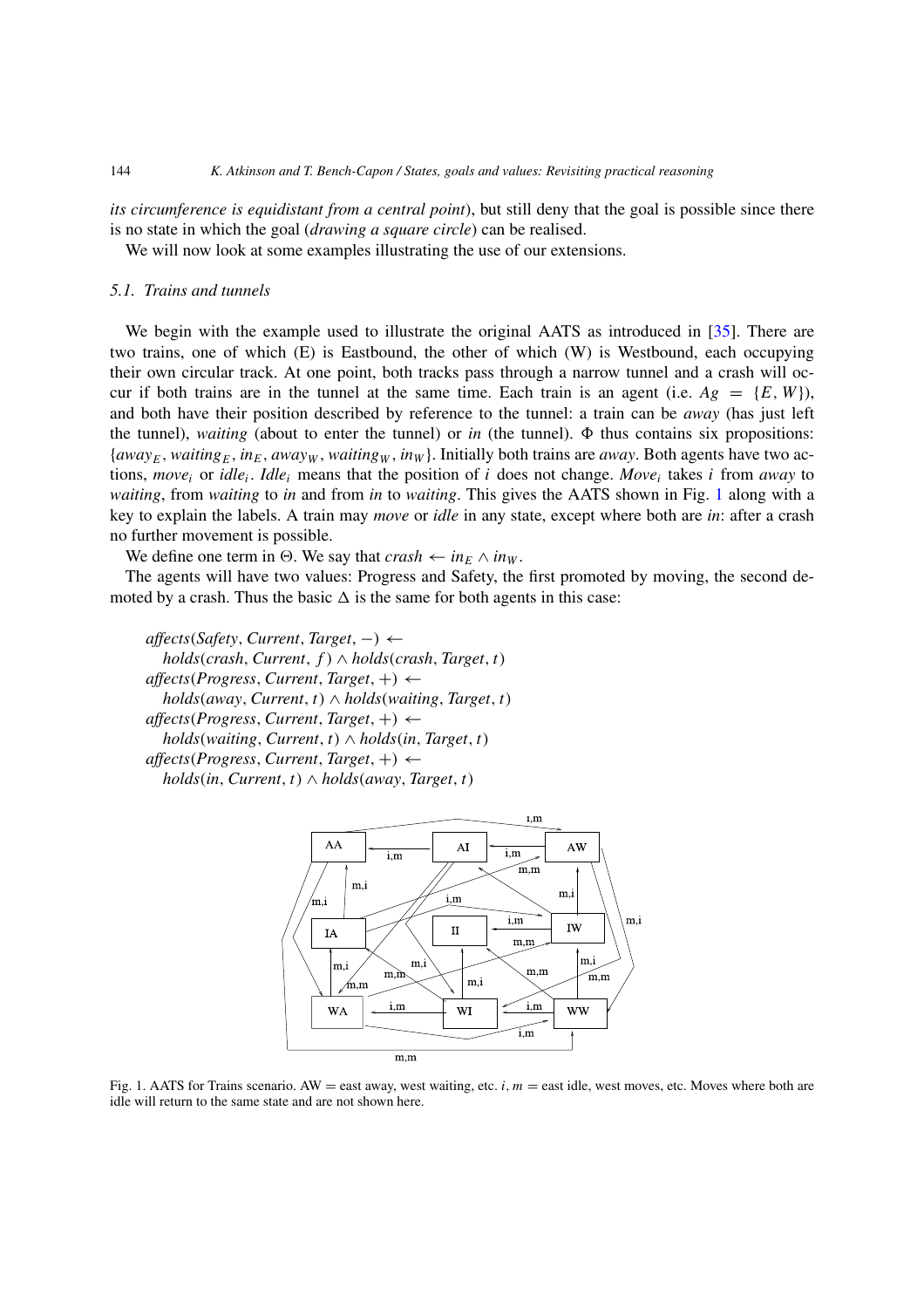Each agent can now form its own  $\Delta_i$  by introducing the appropriate subscripts.

Now we can see that Progress will motivate movement to the next state through an achievement goal, while Safety will motivate idling as an avoidance goal in the state where both trains are *waiting*. This gives rise to the arguments: $3$ 

Arg1: In a state where I am waiting I should move to promote progress.

Agr2: In a state where I am waiting I should idle to promote safety.

If we now assume that trains prefer Safety to Progress, they will both prefer Arg2 and so they will get stuck in waiting, since Arg1 will be open to an objection based on CQ9:

Obj1: In a state where I am waiting, I should not move since this may demote safety.

and Arg2 will be defeated by this preference for safety.

Suppose, however, we add a clause to  $\Theta$ 

 $s$ *afeToEnter* ← *waiting*<sub>*E*</sub> ∧ *away*<sub>*W*</sub>.

Now we revise the value theory for *E*; instead of seeing Progress as promoted by any movement, *E* now believes it to be promoted only by moving when it is sure that it is safe to do so. This means that  $\Delta_E$  becomes:

```
affects(Safety,Current, Target, −) ←
  holds(crash,Current,f) ∧ holds(crash, Target,t)
affects(Progress, Current, Target, +) ←
  holds(away<sub>E</sub>, Current, t) ∧ holds(waiting<sub>E</sub>, Target, t)
affects(Progress,Current, Target, +) ←
  holds(safeToEnter,Current,t) ∧ holds(inE, Target,t)
affects(progress, Current, Target, +) ←
  holds(in_E, Current, t) ∧ holds(away_E, Target, t).
```
Now this additional knowledge that Progress will not be promoted by entering the tunnel unless it is safe to do so will mean that the agent *E* will only have an argument to enter the tunnel when it is safe to do so. Thus *E* will replace Arg1 with Arg1E.

Arg1E: In a state where it is safe to enter and I am waiting I should move to promote progress.

This argument is not subject to Obj1. It will not, however, ensure deadlock is avoided. Obj1 still applies to *W* and a preference for Safety will mean that *W* will continue to wait, and so *E* may never know that it is safe to enter, and so will be unable to deploy Arg1E. *E* will thus not have an argument to move when it is waiting. So let us look at CQ9 a little further.

For the objection such as Obj1, arising from CQ9, to be effective, three things are needed. As noted, Safety has to be preferred to Progress. Thus deadlock could be avoided if *W* was sufficiently impatient that it came to disregard safety, and prefer progress, so that Arg1 defeats Arg2. Second, the agent must believe that the state is such that both are waiting. If *W* can see that *E* is away, then it can move with confidence, since it nows that Arg2 is not effective since it cannot in practice demote safety. Otherwise, however, it is a risk to assume that this is not the state. Finally a crash will only occur if *E* chooses to

<span id="page-10-0"></span> $3$ For simplicity we express arguments only in terms of current state, supported action and value.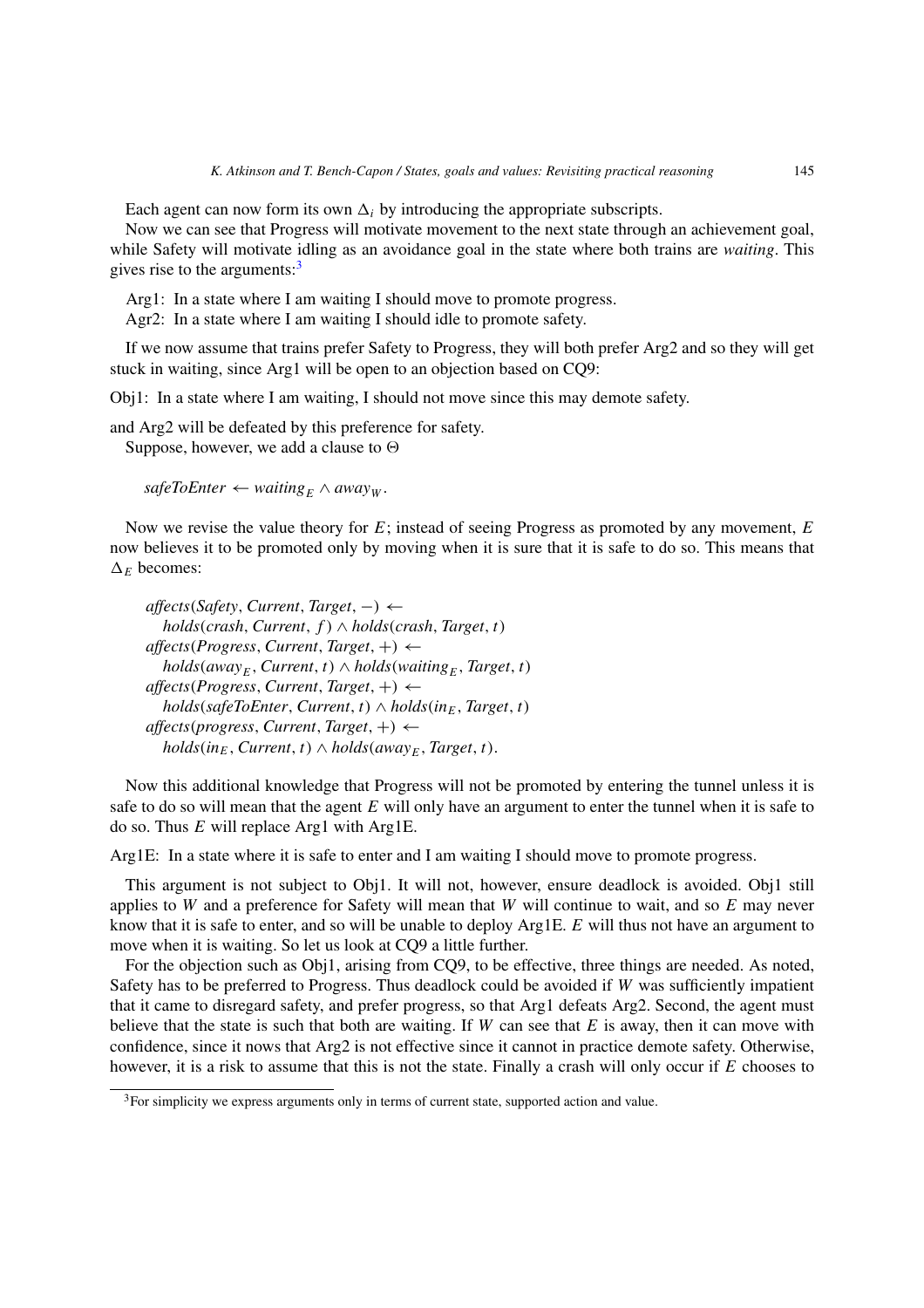move rather than idle. So *W* can move and hope that *E* will choose to be idle. This is open to a further objection based on CQ17,

Obj2: Can you be sure that the other train will not move?

If, however, *W* knows that *E* is using  $\Delta_E$ , then it can rebut CQ17 by stating that *E* has no argument to move to *in* while *W* is not *away*. Thus deadlock can be avoided given this awareness of the arguments available to the other agents involved. Of course, deadlock can also be avoided by improving information through a signalling system, or through a social convention as in [\[35](#page-19-0)]. Note also that whereas the goals of the agents are implicit or assumed in [\[35](#page-19-0)], here they are derived from the explicit and individual values represented in the programs  $\Delta_W$  and  $\Delta_E$ .

To summarise: this example illustrates:

- the use of goals to define non-atomic propositions, such as *crash* and *safeToEnter*.
- how the goals and the desirable transitions can be generated from the values of the agents, and how the value preferences allow a particular transition to be chosen. Both these aspects are open to debate within our framework. This movement from value to chosen action corresponds to the identification and filtering of candidate intentions in the BDI model.
- how differences between agents can be expressed using different perceptions of how values are promoted, and how these can help to resolve deadlocks, especially if the agents are themselves aware of these differences.

## *5.2. Should I stay or should I go?*

For our second example we look at the choice between career and domestic life. We assume two agents, *Mary* and *Jane*, who have the option taking a new job, which will give them a better job, making them famous and paying more money, but which will mean that they have to live away from their partner; or refusing the offer which will allow them to continue to live with their partner, but lose the career opportunity.

For the example we will consider only what is necessary for the example: some larger system may be assumed. In this example there is no interaction between the agents, and so we can consider them separately. Accordingly the AATS will be applicable to both Mary and Jane (both agents thinking of themselves as "me", hence suffix "m", and their partner as "p"). The action options are *move* or *stay*. From the initial state *move* will reach a state in which *rich<sup>m</sup>* and *famous<sup>m</sup>* become true, and *locationUK<sup>m</sup>* becomes false and *locationAustralia<sup>m</sup>* becomes true. For both Mary and Jane *hasPartner<sup>m</sup>* is true. The partner's location remains unchanged, so that *locationUK<sup>p</sup>* stays true and *locationAustralia<sup>p</sup>* remains false.

We now introduce some defined terms in  $\Theta$ . First we define *successful<sub>m</sub>* as *rich<sub>m</sub>* and *famous<sub>m</sub>*, and *separated<sup>m</sup>* as (*locationUK<sup>m</sup>* and *locationUKp*) or (*locationAustralia<sup>m</sup>* and *locationAustraliap*).

The relevant AATS fragment is shown in Fig. [2.](#page-12-0)

Now we define . Both Mary and Jane have the values of Money, promoted by being rich, Relationship, promoted by *hasPartner<sup>m</sup>* and Happiness, which is defined differently for the two agents. Jane craves success and so  $\Delta_{Jane}$  contains the clause

 $a$ *ffects*(*happiness, Current, Target,* +*)* ← *holds(successfulm,Current, X), holds(successfulm, Target, t).*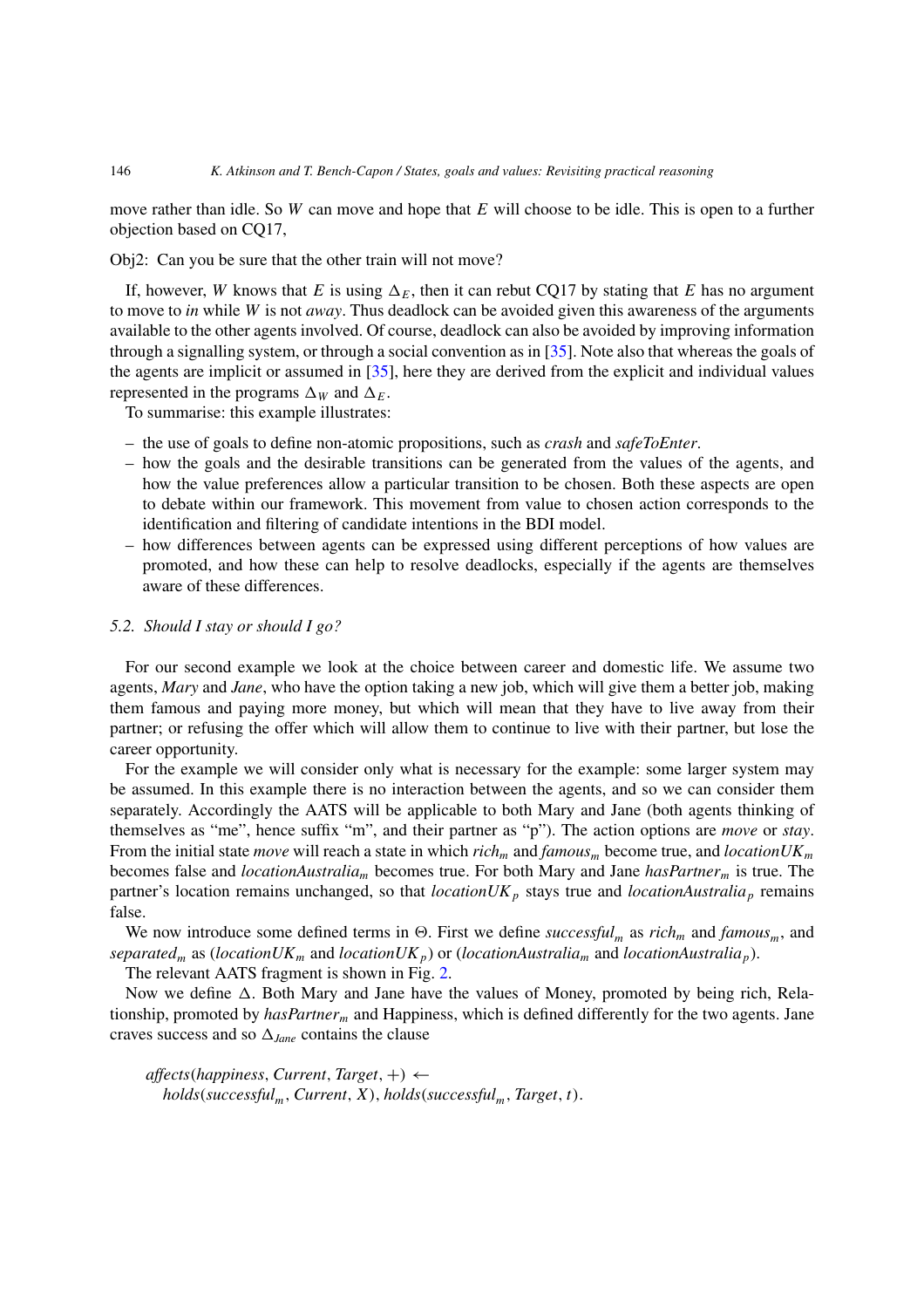

<span id="page-12-0"></span>Fig. 2. AATS for Mary and Jane scenario.

Note that here the current value of *successful* does not matter: if it is currently true it is a maintenance goal and if false it is an achievement goal. Mary, on the other hand, is more interested in her relationship than success, so that  $\Delta_{\text{Marv}}$  is:

*affects(happiness,Current, Target,* −*)* ← *holds(hasPartner,Current, t), holds(separated, Target, t).*  $a$ *ffects*(*happiness, Current, Target,* +*)* ← *holds(hasPartner,Current, t), holds(separated, Target, f ).*

If *hasPartner* holds, *separated* is an avoidance goal if it is currently false and a remedy goal if it is currently true. If *hasPartner* is currently false, finding a partner in the right country becomes an achievement goal.

Now consider the choice that Mary and Jane must make. We can now see that Money will be promoted for both by *move*. The value Relationships will be neither promoted nor demoted since *hasPartner<sup>m</sup>* remains true. But for Jane, Happiness is promoted because *successful<sup>m</sup>* is achieved, whereas for Mary, Happiness is demoted since *separated<sup>m</sup>* becomes true, and success is not a relevant consideration for her. Thus Jane will choose to *move* and Mary will, if Happiness is preferred to Money, choose to *stay*. Note that it may well be that both Mary and Jane rank Relationships above Money, and may even rank Relationships above Happiness: the point is that Jane expects to be able to cope with a long distance relationship and Mary does not.

Now suppose that Mary wanted to challenge Jane's decision. Although both are entirely agreed on the problem formulation, share the same values, and have used the AATS correctly in accordance with their own preferences, they disagree on whether Happiness will be promoted or demoted (CQ4 from [\[4\]](#page-17-1)) and so label the *move* transition differently. Now, however, we can debate which labelling is correct since their s contain a justification for their different labellings. Mary can suggest her own Happiness rules to Jane – *will you really be happy in a long distance relationship*? Alternatively Jane may urge her own views on Happiness to Mary – *will you not be made unhappy by giving up the prospect of success*? Note, however, that even if they do succeed in convincing one another that both success and separation are relevant to happiness, they may still make different decisions. If we consider the program  $\Delta_{\text{Jane}} \cup \Delta_{\text{Mary}}$ , we can see that we can satisfy clauses both for the promotion and demotion of Happiness, and so the priority between the clauses becomes significant. This example therefore shows that preferences as to *how* values are promoted, as well as preferences between values, may affect the decision. In effect this is implementing CQ8, but using the priorities incorporated in  $\Delta_i$  to avoid marking the transitions with conflicting labels and complicating the evaluation of arguments derived from the AATS.

So far we have, like previous work such as [\[4\]](#page-17-1), used an ordering on values to adjudicate conflicts between arguments. Our new machinery for considering goals, however, offers an opportunity for a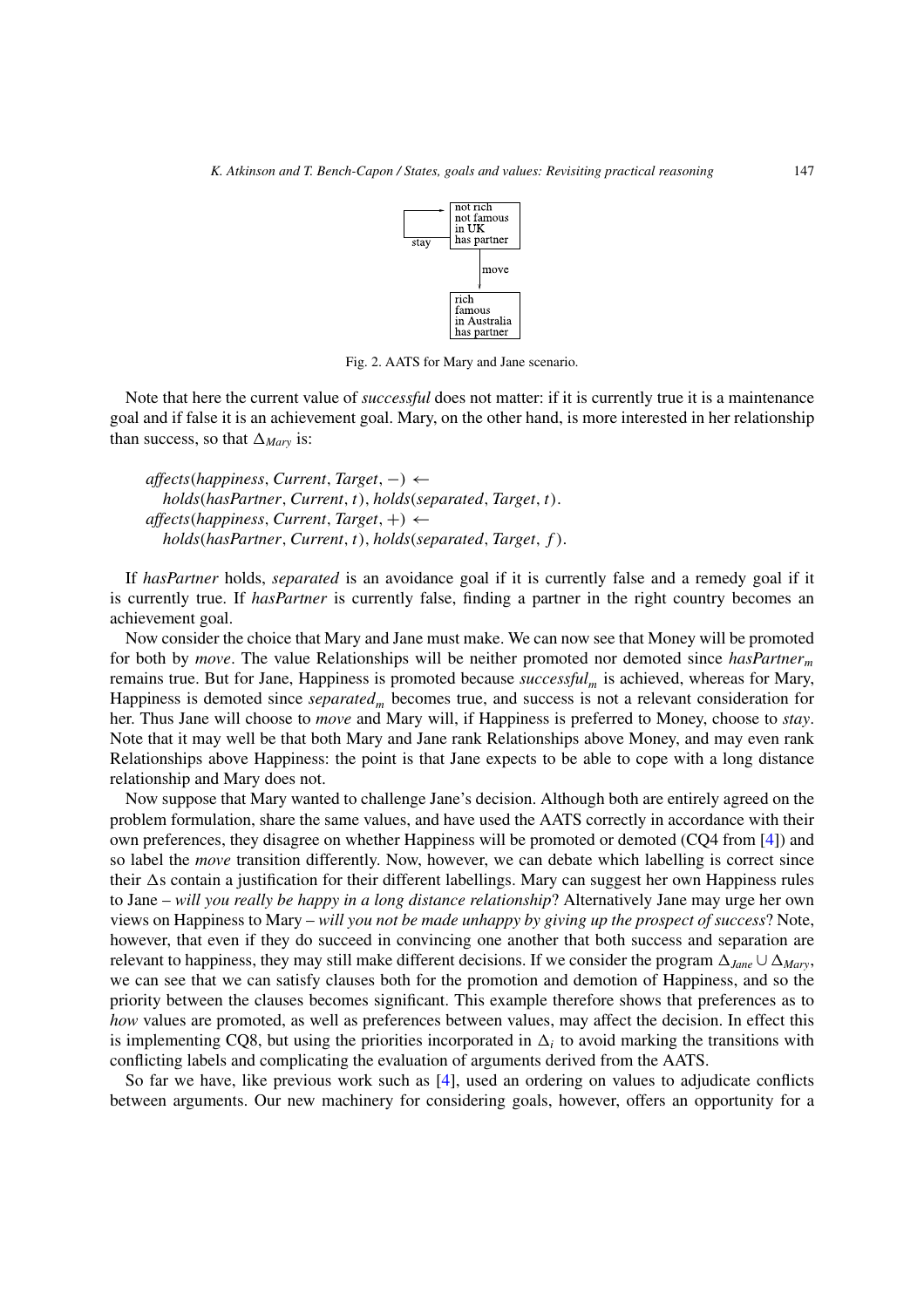different basis for choice. If we just consider the program  $\Delta_{Jane} \cup \Delta_{Mary}$ , and the value of Happiness, we can see that an agent using this program will have both avoidance and achievement goals relating to this value. Now there is some evidence to suggest that people tend to have a to have strong preference for avoiding losses over acquiring gains. This phenomenon, known as *loss aversion*, was described in [\[17](#page-18-19)], and can be used to explain differences in the way in which a problem is framed affects how subjects respond in behavioural economics experiments (e.g. [\[7](#page-18-20)]). If we accept this theory we should always prefer avoidance and maintenance goals to achievement and remedy goals, and in this case choose to stay rather than go. This could be used as a general principle for prioritising the clauses for a value in  $\Delta$ . If, however, we wished to give even greater importance to loss aversion, we could first order actions on the basis of the nature of the goal, and then use value preferences to break ties. In the example, even if a loss-adverse Mary were to prefer Money to Happiness, she would still choose to stay, since the loss of Happiness would outweigh the gain in Money. Only if she was faced with threats to both values would their ordering come into consideration. We leave consideration of detailed arguments about value preferences for future work; mechanisms for reasoning about preferences were provided in [\[21\]](#page-18-21) and relating our approach to ASPIC+ [\[23\]](#page-18-22) will enable this strand of reasoning to be explored further.

We have used this example to illustrate in particular:

- The effect of agents having different ways of promoting their values;
- The possibility of using a general principle such as loss aversion to rank arguments, to complement or even replace value orderings.

Our third example will illustrate the distinction used in [\[10\]](#page-18-23) between values which have no effect after they have reached a certain threshold (*satisficers*) and those which are always considered beneficial (*maximisers*). Whilst there are other approaches in the argumentation literature that capture reasoning about preferences between goals (e.g. [\[15\]](#page-18-6)), we show through the example how reasoning about preferences may play a secondary role to the need to attain satisfactory levels for the various motivating values involved in the scenario.

## *5.3. Enough is enough*

This example concerns an agent trying to strike an appropriate balance between work and leisure. Employees often have some say over how many hours they will work, and may choose the extra leisure or the extra money according to their individual preferences. We model this situation in the AATS fragment of Fig. [3.](#page-13-0) The propositions of interest are *hoursWorked*, *freeTime* and *hourlyRate*.

In  $\Theta$  we define income as the product of *hoursWorked* and *hourlyRate*. Agents can increase their hours, which increases *hoursWorked* (and hence *income*), but decreases *freeTime*. Of course, whether the agent is free to choose its hours depends on the employer. The more traditional situation is for overtime to be offered, but not a reduction in standard hours (although currently so-called *flexible working* is becoming increasingly available). For this reason when we consider the joint actions with the employer the option to work less may not always be available.



<span id="page-13-0"></span>Fig. 3. AATS for Working Hours scenario.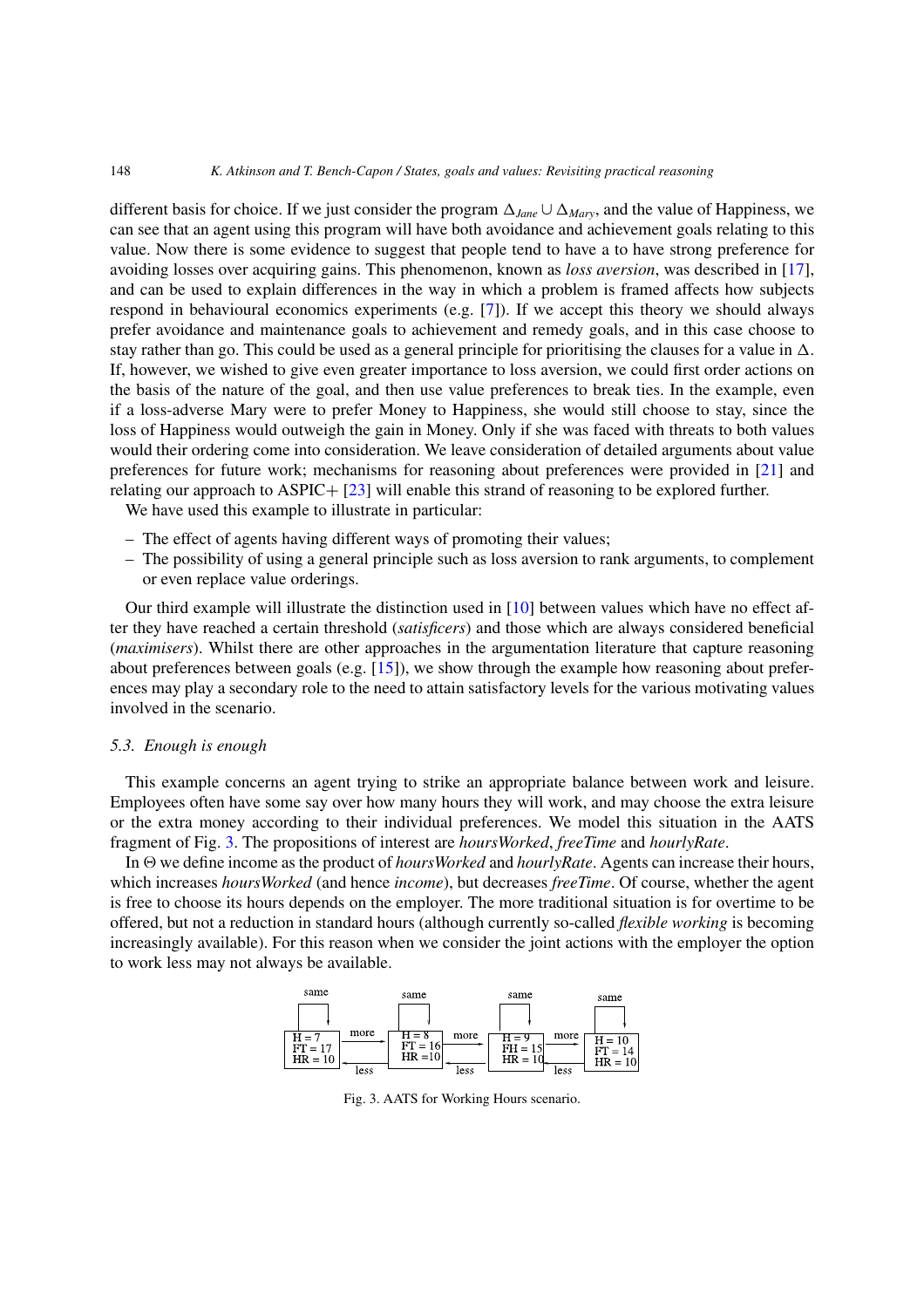Often economics assumes that when people make decisions they always prefer more of a good. Empirical work, however, suggests they can been seen as *maximisers* or *satificers* (e.g. [\[30](#page-18-24)]), and can also adopt different attitudes towards different values. While maximisers always seek to maximise their criteria, satificers set a threshold for particular criteria, and once the threshold is reached that criterion ceases to have any effect. In practice, as the notion of diminishing marginal returns suggests, for most goods the additional utility of a given amount decreases as more of that good is acquired; satisficing can be seen as an extreme application of this principle: at a certain point more adds no additional utility at all. When combined with the notion of loss aversion [\[17\]](#page-18-19) discussed in the previous example, we can see that choice may be a good deal more complicated than a simple application of preferences.

Now consider possible rules for . We have two values, Money and Leisure. Because *income* and *freeTime* are continuous variables rather than Booleans, the third term in the body clauses will here be an integer rather than one of  ${T, F}$ . Possible rules for maximisers are:

- M1 *affects*(*money*, *Current*, *Target*,  $+) \leftarrow$ *holds*(*income, Current,N*) ∧ *holds*(*income, Target,M*) ∧ *M* > *N.*  $M2$  *affects*(*money, Current, Target,* −*)* ← *holds*(*income, Current, N*) ∧ *holds*(*income, Target, M*) ∧ *M* − *N.*
- $M3$  *affects*(*leisure, Current, Target,* +*)* ← *holds*(*freeTime, Current, N*) ∧ *holds*(*freeTime, Target, M*) ∧ *M* > *N.*
- $M4$  *affects*(*leisure, Current, Target,* −*)* ← *holds*(*freeTime, Current,N*) ∧ *holds*(*freeTime, Target, M*) ∧ *M* − *N.*

But for satisficers, the rules will be:

|    | S1 affects (money, Curr, Target, +) $\leftarrow$                                         |
|----|------------------------------------------------------------------------------------------|
|    | holds(income, Curr, N) $\wedge$ N < MT $\wedge$ holds(income, Target, M) $\wedge$ M > N. |
|    | S2 affects (money, Curr, Target, $-$ ) $\leftarrow$                                      |
|    | holds(income, Curr, $N$ ) $\wedge$                                                       |
|    | holds(income, Target, M) $\wedge M < MT \wedge M < N$ .                                  |
|    | S3 affects(leisure, Curr, Target, +) $\leftarrow$                                        |
|    | holds(freeTime, Curr, N) $\wedge N < LT \wedge$                                          |
|    | holds(freeTime, Target, $M$ ) $\wedge$ $M > N$ .                                         |
| S4 | affects(leisure, Curr, Target, $-$ ) $\leftarrow$                                        |
|    | holds(freeTime, Curr, N) $\wedge$                                                        |
|    | holds(freeTime, Target, M) $\wedge M < LT \wedge M < N$                                  |

where *MT* and *LT* are the thresholds for money and leisure respectively. Thus satisficers will only consider a value promoted if it is currently below the threshold, or demoted only if the reduction takes it below the threshold.

Agents may mix and match these rules: they may be maximisers for both values (M1–M4), satisficers for both values (S1–S4), money maximisers and leisure satisficers (M1, M2, S3 and S4), or money satisficers and leisure maximisers (S1, S2, M3 and M4). We will term the agents MMLM (i.e. money maximiser and leisure maximiser), MSLS, MMLS and MSLM respectively. Loss aversion can be effected by giving the demotion rules priority over the promotion rules. Where they are maximisers of one value and satificers of another they may tend to prefer satisficing to maximising. Thus a money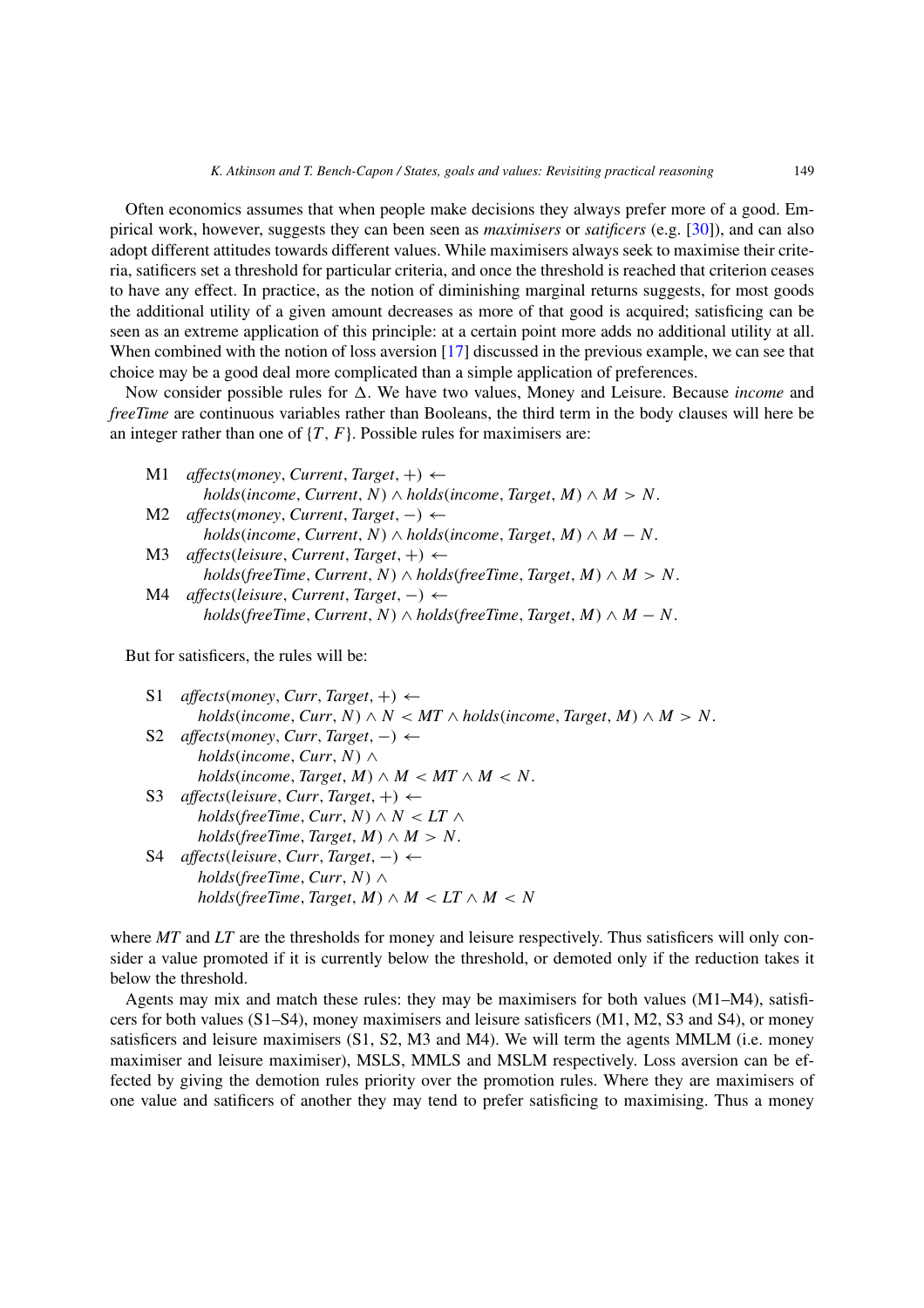<span id="page-15-0"></span>

| Thresholds<br>currently<br>satisfied | Thresholds<br>satisfied if<br>move | <b>MMLM</b>                                  | <b>LMMM</b>             | <b>MSLS</b> | <b>LSMS</b> | <b>MMLS</b> | <b>LSMM</b> | <b>MSLM</b> | <b>LMMS</b> |
|--------------------------------------|------------------------------------|----------------------------------------------|-------------------------|-------------|-------------|-------------|-------------|-------------|-------------|
|                                      |                                    |                                              | Increased hours offered |             |             |             |             |             |             |
| M and L                              | M and L                            | more                                         | same                    | same        | same        | more        | more        | same        | same        |
| M and L                              | М                                  | more                                         | same                    | same        | same        | same        | same        | same        | same        |
| M                                    | М                                  | more                                         | same                    | same        | same        | more        | same        | same        | same        |
| L                                    | M and L                            | more                                         | same                    | more        | more        | more        | more        | more        | more        |
| L                                    | L                                  | more                                         | same                    | more        | more        | more        | more        | more        | same        |
| L                                    | Neither                            | more                                         | same                    | same        | same        | same        | same        | more        | same        |
| Neither                              | М                                  | more                                         | same                    | more        | more        | more        | same        | more        | more        |
| Neither                              | Neither                            | more                                         | same                    | more        | same        | more        | same        | more        | same        |
|                                      |                                    | Hourly rate cut, but increased hours offered |                         |             |             |             |             |             |             |
| M and L                              | L                                  | more                                         | same                    | more        | more        | more        | more        | more        | more        |
| M and L                              | Neither                            | more                                         | same                    | more        | same        | same        | same        | more        | same        |

Table 1 Choices of maximising and satisficing agents with various preferences. **Bold** indicates that the choice is based on the value preference

satisficer and leisure maximiser will order the rules M4, M3, S2 and S1. Alternatively the agent may express its preferences in terms of values rather than the general principles. We will represent this value preference by the order of the values and qualifiers: thus in the case of the double maximiser, MMLM prefers money to leisure and LMMM prefers leisure to money.

Now consider that AATS fragment in Fig. [3,](#page-13-0) where the hourly rate is fixed at 10. Agents may choose to increase their hours, or stay the same (we assume that the employer is not making the reduced hours option available: the symmetry means that we can make this simplification without loss of generality). Suppose working eight hours is the initial state. Let us now consider our various agents in turn. We will assume that agents are not loss adverse in general, but will not wish to fall below a satisfied threshold for one value for the sake of improving the other, even where that other value is preferred.

The satisficers will have different choices according to their thresholds. There are four situations: both thresholds are satisfied, *MT* is satisfied while *LT* is not, *LT* is satisfied while *MT* is not, and neither is satisfied. These four possibilities are applicable to both the current and the next state. The first eight rows of Table [1](#page-15-0) summarise the choices made by the various agents in the various situations.

The double maximiser will have an achievement goal based on money to increase its hours, but an avoidance goal based on leisure to refuse the extra hours. Since thresholds are not applicable to these agents, the choice will be based on value preferences: MMLM will increase its hours and LMMM will keep them the same.

The double satisficer will only have arguments to increase its hours when the money threshold is not already satisfied, and will only have arguments against increasing its hours where the leisure threshold will cease to be satisfied as a result. Only where neither threshold is satisfied in both states will the preference between the values determine the action.

The money maximiser and leisure satisficer will always have a reason to increase its hours but will only have a reason not to increase its hours if this would take it below its leisure threshold. Here the value preference makes a difference only if the leisure threshold is unsatisfied in neither state. Similarly the value preference makes a difference to the money satisficer and leisure maximiser only where the money threshold is satisfied in neither state.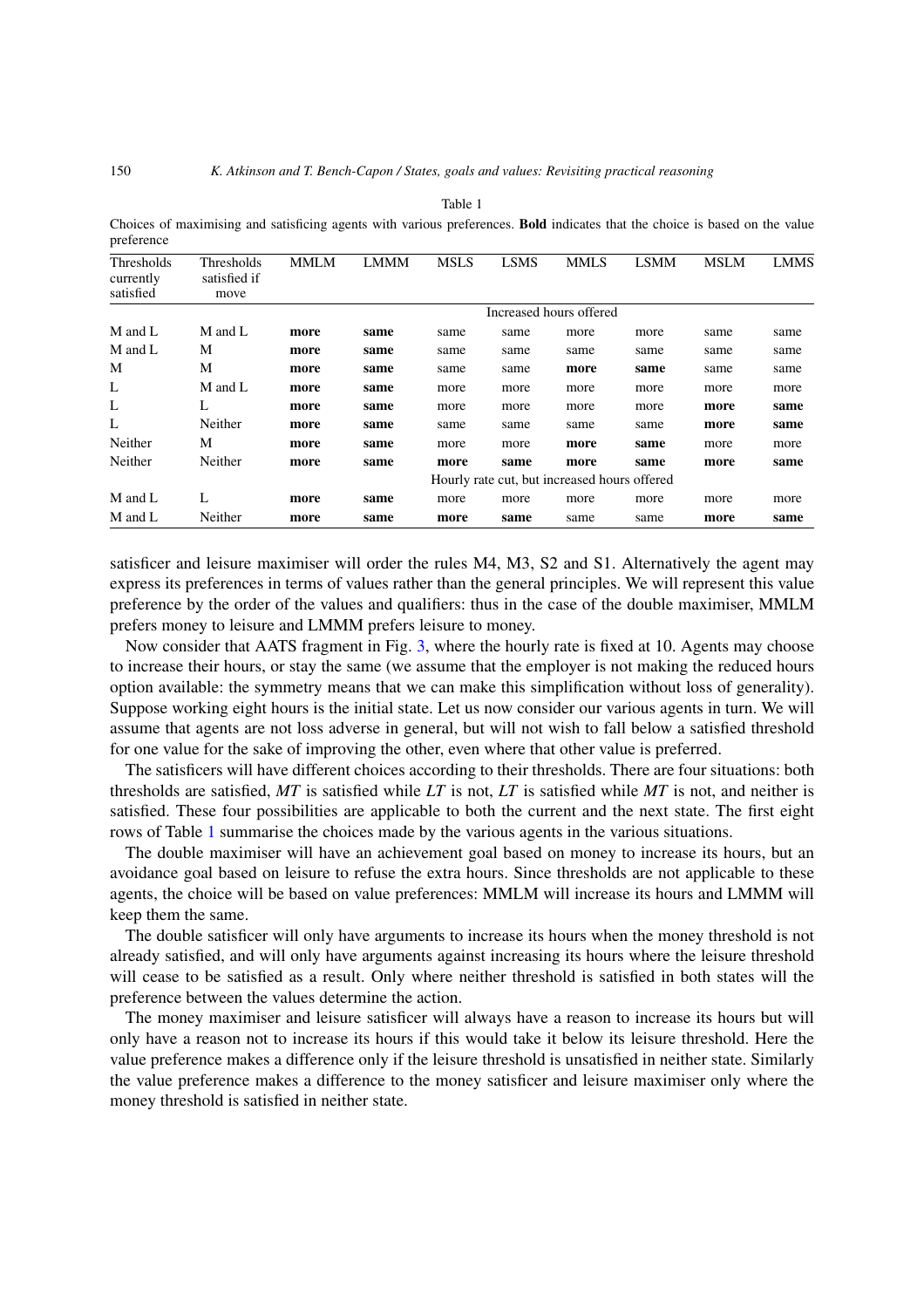What this shows is that we can get a variety of behaviour, even when agents share value orderings. Whereas maximisers will always act in accordance with the pure value preference, the influence of this preference decreases when the agents are satisficing values.

This also has implications for an employer who wishes to encourage staff to work overtime. The obvious course would be to increase wages. But suppose we assume that all staff currently satisfy their thresholds. Now an increase in hourly rate will only attract money maximisers, and, where the additional hours would take the agent below their leisure threshold, not even these. Note that in this case, where both thresholds are satisfied initially, the value preferences of the workers do not make a difference at all: money maximisers will accept the extra hours only if it does not jeopardise their leisure threshold, and money satisfiers will not be interested. Worse for the employer is that the increase in wages may enable leisure maximisers to reduce their hours while keeping above their money threshold, and so the increased wage will result in fewer hours worked by such agents. It is probably for this reason that overtime hours are often offered at a premium rate, not applicable to the basic hours. But the effect may still cause problems with staff with no standard hours, for example, casual bar staff.

Perversely, the employers may be able to attract more employees to overtime by *cutting* pay, since this may bring the money satisficers below their thresholds, as illustrated by the last two rows of Table [1.](#page-15-0) Here the wage cut may cause the money threshold to cease to be satisfied: the leisure threshold can be satisfied by keeping the same hours, and may or may not cease to be satisfied if hours are increased. Now all agents (except the double maximisers with a preference for leisure) will accept the overtime provided that they will remain above the leisure threshold, so as to restore, or approach their money threshold. All agents who value money more than leisure will accept the overtime, even if this takes them below the leisure threshold (effectively, if neither threshold can be satisfied, all agents become double maximisers). This phenomenon is similar to that of the *Giffen Good* in economics (see, e.g., [\[19\]](#page-18-25)), where raising the price of a good increases demand (whereas the normal expectation is the demand falls when price rises). The classic example given by Marshall [\[19\]](#page-18-25) is of less desirable foods, whose demand is driven by poverty. People will satisfy their hunger with a combination of basics, such as bread, and luxury foods, such as ham. If the price of bread rises, they must buy less ham to afford sufficient bread to maintain the calorie level, and bread consumption will need to rise to replace the ham they can no longer afford. Such people are, in our terms, bread satisficers and ham maximisers.

To summarise this example, it illustrates:

- The idea that the motivation offered by promoting a value may change according to the current situation.
- The distinction between motivating values, which are always prized, and values which agents require up to a sufficient level, but which they do not value beyond that.
- That value preferences may play a secondary role to the need to attain satisfactory levels for the various values.

#### <span id="page-16-0"></span>**6. Discussion and concluding remarks**

In this paper we have revisited an account of practical reasoning using arguments and values to consider its limitations and provide mechanisms to overcome these. In the account of *Action-based Alternating Transition System with Values*, as given in [\[4](#page-17-1)], goals were not represented as explicit entities. In this paper we have extended the formal machinery described in [\[4\]](#page-17-1) to provide the ability to reason about goals and promotion of values in an explicit and transparent manner, allowing the subjective preferences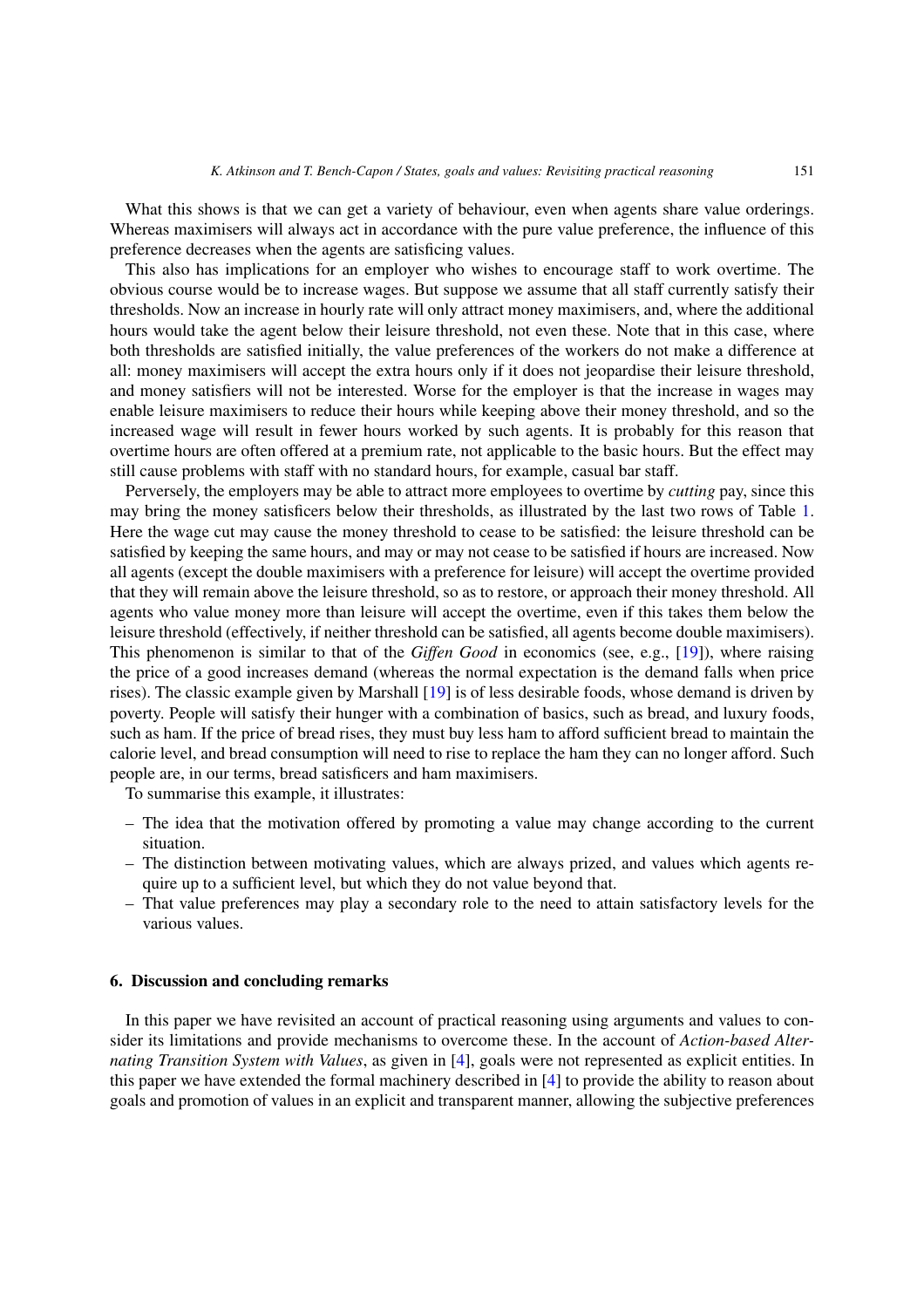representing the different aspirations of different agents to be expressed. This provides the explanation facilities associated with argumentation in general and value based argumentation in particular, which are harder to obtain if a black box set up such as is more common in utility based approaches is used. In some domains, such as law and politics, transparent explanation is essential. A legal verdict without reasons for that decision is of no practical use. Indeed, a number of important legal AI systems such as HYPO [\[3](#page-17-3)] and CATO [\[1\]](#page-17-4) do not offer any decisions, but merely supply arguments for and against so that the users can choose which to adopt, so that their preferences can be satisfied. Moreover the subjectivity has been extended in this paper beyond values, as in [\[4\]](#page-17-1), to include which goals are adopted by an agent, and what counts as value promotion for particular agents, extending the possibilities for rational disagreement and persuasive debate. In utility based theories, in contrast, the utility functions are often simply taken as givens and not open to challenge.

Moreover, as we have seen from the examples, we can use this machinery to model aspects affecting choice other than value preference, to allow us to model some quite sophisticated reasoning, such a loss aversion and the difference between values the agent wishes to maximise and those it wishes to satisfice. The examples we have provided in Section [5](#page-8-0) are intended to motivate the need for our refinements and demonstrate how they work in different applied reasoning scenarios that have different features of interest which necessitate the ability to make these distinctions.

The new notions in our account as presented in this paper form part of a larger body of work intended to increase the expressiveness and improve our account of practical reasoning. In [\[4\]](#page-17-1) the argumentation considered only the next state, and so was unable to express arguments based on the need to reach a state from which a particular value could be promoted, or to avoid states in which the demotion of values became inevitable. This was addressed in [\[5\]](#page-17-0).

We further envisage our new work on practical reasoning as being expressed using appropriate argumentation schemes that can themselves be formalised in a suitable framework, such as ASPIC+ [\[24](#page-18-26)], so that desirable properties, such as the satisfaction of rationality postulates, e.g.  $[13]$  $[13]$ , can be shown to hold. Furthermore, we intend to look at proofs of correspondences between our approach and others, such as the BDI approach. The work set out in this paper provides the essential basis which will enable us to tackle all these issues.

#### **Acknowledgements**

We are grateful to Sanjay Modgil and Adam Wyner for fruitful discussions on some of the issues contained in this paper, and to the anonymous reviewers of ArgMas 2014.

#### **References**

- <span id="page-17-4"></span>[1] V. Aleven, Teaching case-based argumentation through a model and examples, PhD thesis, University of Pittsburgh, 1997.
- <span id="page-17-2"></span>[2] L. Amgoud and H. Prade, Using arguments for making and explaining decisions, *Artif. Intell.* **173**(3–4) (2009), 413–436. doi[:10.1016/j.artint.2008.11.006.](http://dx.doi.org/10.1016/j.artint.2008.11.006)
- <span id="page-17-3"></span>[3] K. Ashley, *Modelling Legal Argument: Reasoning with Cases and Hypotheticals*, Bradford Books/MIT Press, Cambridge, MA, 1990.
- <span id="page-17-1"></span>[4] K. Atkinson and T. Bench-Capon, Practical reasoning as presumptive argumentation using action based alternating transition systems, *Artif. Intell.* **171**(10–15) (2007), 855–874. doi[:10.1016/j.artint.2007.04.009.](http://dx.doi.org/10.1016/j.artint.2007.04.009)
- <span id="page-17-0"></span>[5] K. Atkinson and T. Bench-Capon, Taking the long view: Looking ahead in practical reasoning, in: *Proceedings of COMMA 2014*, 2014, pp. 109–120.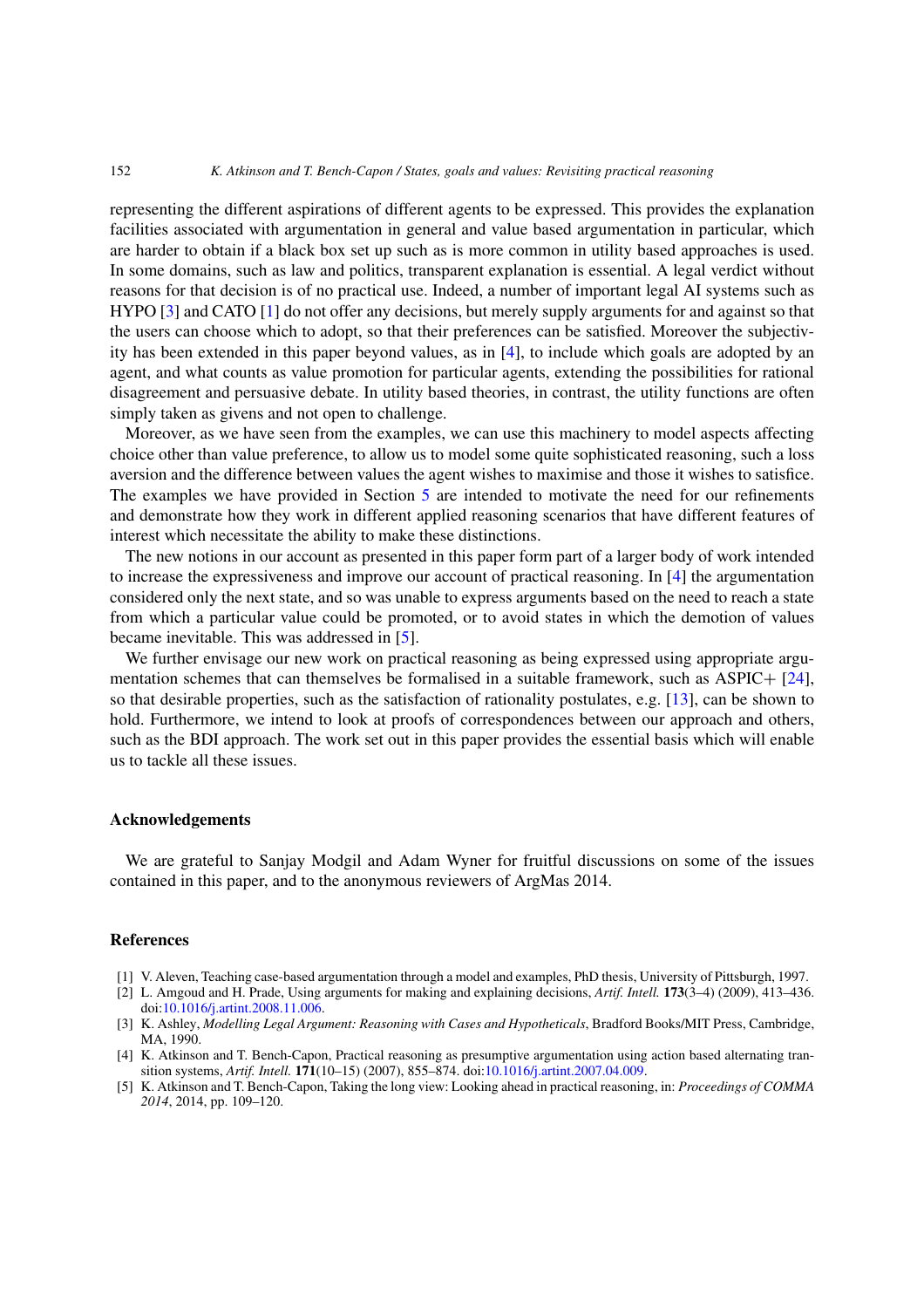- <span id="page-18-3"></span>[6] K. Atkinson, T. Bench-Capon and S. Modgil, Argumentation for decision support, in: *17th International DEXA Conference*, 2006, pp. 822–831.
- <span id="page-18-20"></span>[7] N. Bardsley, Dictator game giving: Altruism or artefact?, *Experimental Economics* **11**(2) (2008), 122–133. doi[:10.1007/s10683-007-9172-2.](http://dx.doi.org/10.1007/s10683-007-9172-2)
- <span id="page-18-11"></span>[8] T. Bench-Capon, Persuasion in practical argument using value-based argumentation frameworks, *J. Log. Comput.* **13**(3) (2003), 429–448. doi[:10.1093/logcom/13.3.429.](http://dx.doi.org/10.1093/logcom/13.3.429)
- <span id="page-18-1"></span>[9] T. Bench-Capon, K. Atkinson and A. Chorley, Persuasion and value in legal argument, *J. Log. Comput.* **15**(6) (2005), 1075–1097. doi[:10.1093/logcom/exi058.](http://dx.doi.org/10.1093/logcom/exi058)
- <span id="page-18-23"></span>[10] T. Bench-Capon, K. Atkinson and P. McBurney, Using argumentation to model agent decision making in economic experiments, *Autonomous Agents and Multi-Agent Systems* **25**(1) (2012), 183–208. doi[:10.1007/s10458-011-9173-6.](http://dx.doi.org/10.1007/s10458-011-9173-6)
- <span id="page-18-4"></span>[11] T. Bench-Capon, K. Atkinson and A. Wyner, Using argumentation to structure e-participation in policy making, in: *Transactions on Large-Scale Data- and Knowledge-Centered Systems XVIII*, Springer, 2015, pp. 1–29.
- <span id="page-18-12"></span>[12] J. Broersen, M. Dastani, J. Hulstijn, Z. Huang and L. van der Torre, The BOID architecture: Conflicts between beliefs, obligations, intentions and desires, in: *Proceedings of the Fifth International Conference on Autonomous Agents*, ACM, 2001, pp. 9–16. doi[:10.1145/375735.375766.](http://dx.doi.org/10.1145/375735.375766)
- <span id="page-18-27"></span>[13] M. Caminada and L. Amgoud, On the evaluation of argumentation formalisms, *Artif. Intell.* **171**(5–6) (2007), 286–310. doi[:10.1016/j.artint.2007.02.003.](http://dx.doi.org/10.1016/j.artint.2007.02.003)
- <span id="page-18-15"></span>[14] C. Engel, Dictator games: A meta study, *Experimental Economics* **14**(4) (2011), 583–610. doi[:10.1007/s10683-011-](http://dx.doi.org/10.1007/s10683-011-9283-7) [9283-7.](http://dx.doi.org/10.1007/s10683-011-9283-7)
- <span id="page-18-6"></span>[15] X. Fan, R. Craven, R. Singer, F. Toni and M. Williams, Assumption-based argumentation for decision-making with preferences: A medical case study, in: *Proceedings of Computational Logic in Multi-Agent Systems, 14th International Workshop, CLIMA XIV*, J. Leite, T.C. Son, P. Torroni, L. van der Torre and S. Woltran, eds, Lecture Notes in Computer Science, Vol. 8143, Springer, 2013, pp. 374–390. doi[:10.1007/978-3-642-40624-9\\_23.](http://dx.doi.org/10.1007/978-3-642-40624-9_23)
- <span id="page-18-16"></span>[16] J. Henrich, R. Boyd, S. Bowles, C. Camerer, E. Fehr, H. Gintis and R. McElreath, In search of homo economicus: Behavioral experiments in 15 small-scale societies, *The American Economic Review* **91**(2) (2001), 73–78. doi[:10.1257/aer.91.2.73.](http://dx.doi.org/10.1257/aer.91.2.73)
- <span id="page-18-19"></span>[17] D. Kahneman and A. Tversky, Choices, values, and frames, *American Psychologist* **39**(4) (1984), 341–350. doi[:10.1037/](http://dx.doi.org/10.1037/0003-066X.39.4.341) [0003-066X.39.4.341.](http://dx.doi.org/10.1037/0003-066X.39.4.341)
- <span id="page-18-7"></span>[18] A.C. Kakas and P. Moraitis, Argumentation based decision making for autonomous agents, in: *Proc. of 2nd AAMAS Conference*, 2003, pp. 883–890.
- <span id="page-18-25"></span>[19] A. Marshall, *Principles of Economics*, Macmillan, 1890.
- <span id="page-18-14"></span>[20] P. McBurney, I. Rahwan and S. Parsons (eds), *Argumentation in Multi-Agent Systems, 7th International Workshop, ArgMAS 2010*, Toronto, ON, Canada, May 10, 2010, Lecture Notes in Computer Science, Vol. 6614, Springer, 2011, Revised Selected and Invited Papers.
- <span id="page-18-21"></span>[21] S. Modgil, Reasoning about preferences in argumentation frameworks, *Artificial Intelligence* **173**(9) (2009), 901–934. doi[:10.1016/j.artint.2009.02.001.](http://dx.doi.org/10.1016/j.artint.2009.02.001)
- <span id="page-18-17"></span>[22] S. Modgil and T.J. Bench-Capon, Metalevel argumentation, *Journal of Logic and Computation* (2010), 959–1004.
- <span id="page-18-22"></span>[23] S. Modgil and H. Prakken, A general account of argumentation with preferences, *Artif. Intell.* **195** (2013), 361–397. doi[:10.1016/j.artint.2012.10.008.](http://dx.doi.org/10.1016/j.artint.2012.10.008)
- <span id="page-18-26"></span>[24] H. Prakken, An abstract framework for argumentation with structured arguments, *Argument and Computation* **1**(2) (2010), 93–124. doi[:10.1080/19462160903564592.](http://dx.doi.org/10.1080/19462160903564592)
- <span id="page-18-18"></span>[25] H. Rackham et al., *The Nicomachean Ethics*, W. Heinemann, 1926.
- <span id="page-18-8"></span>[26] I. Rahwan and L. Amgoud, An argumentation-based approach for practical reasoning, in: *ArgMAS*, N. Maudet, S. Parsons and I. Rahwan, eds, Lecture Notes in Computer Science, Vol. 4766, Springer, 2006, pp. 74–90.
- <span id="page-18-10"></span>[27] A.S. Rao and M.P. Georgeff, Bdi agents: From theory to practice, in: *ICMAS*, V.R. Lesser and L. Gasser, eds, The MIT Press, 1995, pp. 312–319.
- <span id="page-18-0"></span>[28] J. Raz, *Practical Reasoning*, Oxford University Press, Oxford, 1979.
- <span id="page-18-13"></span>[29] S.V. Rueda, A.J. García and G.R. Simari, Argument-based negotiation among bdi agents, *Journal of Computer Science & Technology* **2** (2002).
- <span id="page-18-24"></span>[30] B. Schwartz, A. Ward, J. Monterosso, S. Lyubomirsky, K. White and D.R. Lehman, Maximizing versus satisficing: Happiness is a matter of choice, *Journal of Personality and Social Psychology* **83**(5) (2002), 1178–1197. doi[:10.1037/](http://dx.doi.org/10.1037/0022-3514.83.5.1178) [0022-3514.83.5.1178.](http://dx.doi.org/10.1037/0022-3514.83.5.1178)
- <span id="page-18-5"></span>[31] T. van der Weide, F. Dignum, J.-J. Meyer, H. Prakken and G. Vreeswijk, Practical reasoning using values, in: *Argumentation in Multi-Agent Systems, 6th International Workshop*, 2009, pp. 79–93.
- <span id="page-18-9"></span>[32] T.L. van der Weide, F. Dignum, J.-J.C. Meyer, H. Prakken and G. Vreeswijk, Arguing about preferences and decisions, in: *Argumentation in Multi-Agent Systems, 7th International Workshop*, 2010, pp. 68–85.
- <span id="page-18-2"></span>[33] M. Wardeh, A. Wyner, K. Atkinson and T. Bench-Capon, Argumentation based tools for policy-making, in: *Proceedings of the Fourteenth International Conference on Artificial Intelligence and Law*, ACM, 2013, pp. 249–250.